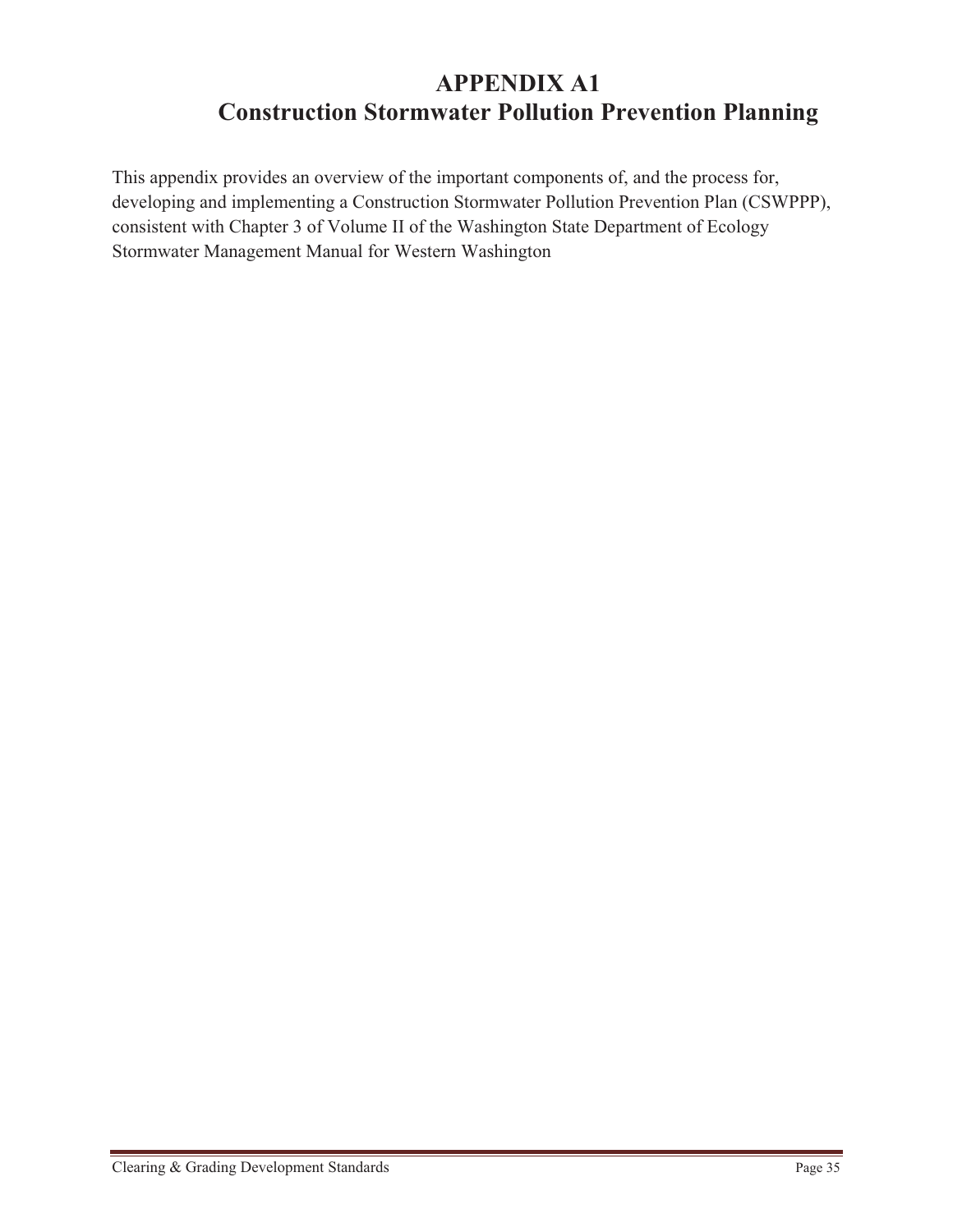#### **Chapter-Planning-Chapter 3 - Planning**

This chapter provides an overview of the important components of, and the process for, developing and implementing a Construction Stormwater Pollution Prevention Plan (CSWPPP).

*Section 3.1* contains general guidelines with which site planners should become familiar. It describes criteria for plan format and content and ideas for improved plan effectiveness.

*Section 3.2* outlines and describes a recommended step-by-step procedure for developing a CSWPPP from data collection to finished product. This procedure is written in general terms to be applicable to all types of projects.

*Section 3.3* includes a worksheet for developing a CSWPPP.

Design standards and specifications for Best Management Practices (BMPs) referred to in this chapter are found in Chapter 4.

The CSWPPP may be a subset of the Stormwater Site Plan or construction plan set. Full details on how to integrate the CSWPPP with a Stormwater Site Plan are provided in Volume 1.

#### **3.1 General Guidelines**

#### **3.1.1 What is a Construction Stormwater Pollution Prevention Plan?**

The CSWPPP is a document that describes the potential for pollution problems on a construction project. The CSWPPP explains and illustrates the measures to be taken on the construction site to control those problems. A CSWPPP for projects that add or replace 2,000 square feet or more of impervious surface or clear more than 7,000 square feet must have a narrative as well as drawings and details. The City of Bellevue must review these CSWPPPs. The City of Bellevue allows single-family home construction projects to prepare a simpler CSWPPP, consisting of a checklist (short form) and a plot plan.

While it is a good idea to include standards and specifications from the CSWPPP in the contract documents, the CSWPPP should be a separate document that can stand alone. The CSWPPP must be located on the construction site or within reasonable access to the site for construction and inspection personnel, although a copy of the drawings must be kept on the construction site at all times.

As site work progresses, the plan must be modified to reflect changing site conditions, subject to the rules for plan modification by the City.

The owner or lessee of the land being developed has the responsibility for CSWPPP preparation and submission to local authorities. The owner or lessee may designate someone (i.e., an engineer, architect, contractor, etc.) to prepare the CSWPPP, but he/she retains the ultimate responsibility.

#### **3.1.2 What is an Adequate Plan?**

The CSWPPP for projects adding or replacing 2,000 square feet of impervious surface or more or clearing 7,000 square feet or more must contain sufficient information to satisfy the Clearing and Grading Reviewer that the problems of pollution have been adequately addressed for the proposed project. An adequate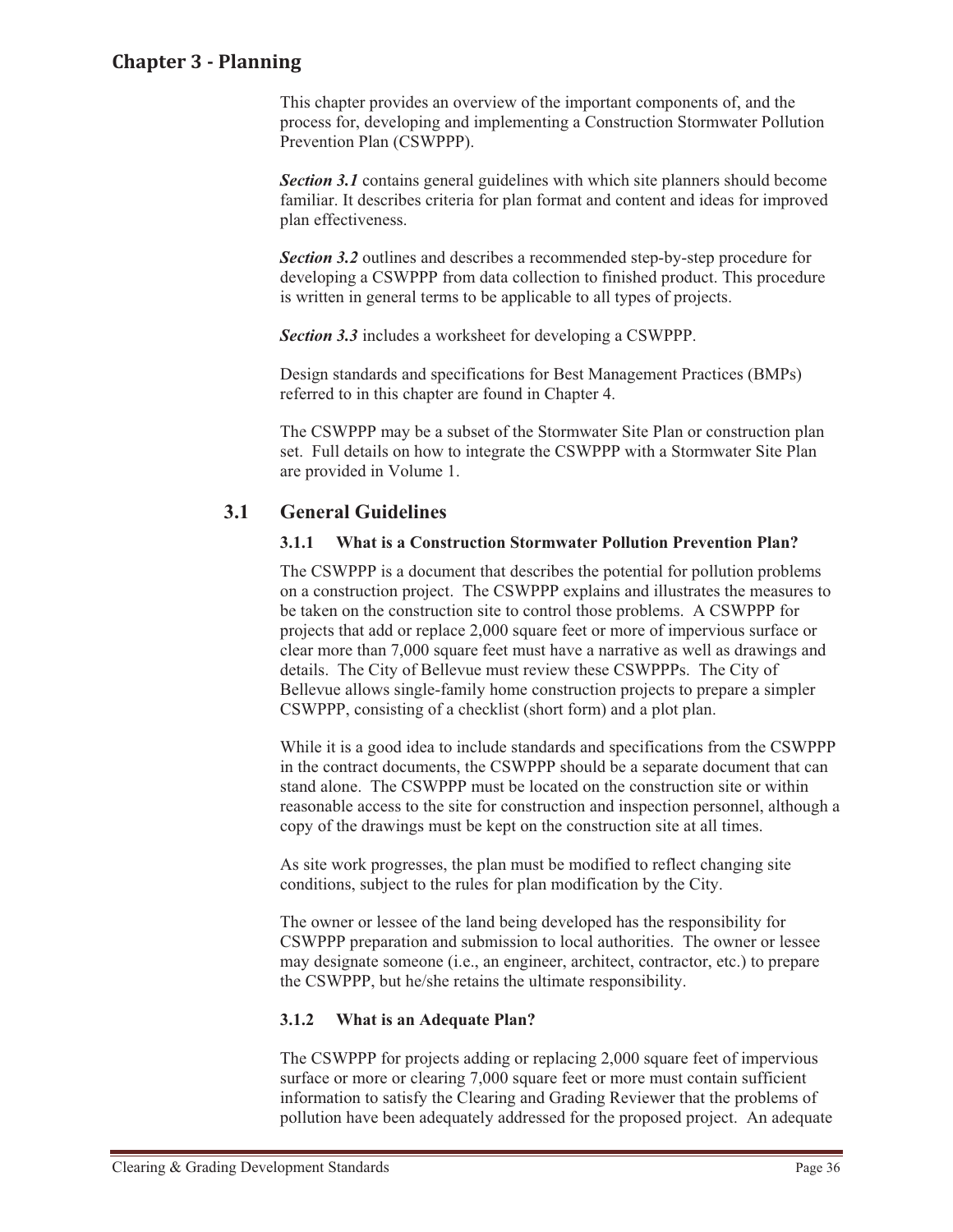CSWPPP includes a narrative and drawings. The narrative is a written statement to explain and justify the pollution prevention decisions made for a particular project. The narrative contains concise information about existing site conditions, construction schedules, and other pertinent items that are not contained on the drawings. The drawings and notes describe where and when the various BMPs should be installed, the performance the BMPs are expected to achieve, and actions to be taken if the performance goals are not achieved.

On construction sites that discharge to surface water, the primary concern in the preparation of the CSWPPP is compliance with Washington State Water Quality Standards. Each of the 12 elements must be included in the CSWPPP unless an element is determined not to be applicable to the project and the exemption is justified in the narrative. The step–by-step procedure outlined in Section 3.2 of this volume is recommended for the development of the CSWPPPs. The worksheet in Section 3.3 may be helpful in preparing the CSWPPP.

On construction sites that infiltrate all stormwater runoff, the primary concern in the preparation of the CSWPPP is the protection of the infiltration facilities from fine sediments during the construction phase and protection of ground water from other pollutants. Several of the other elements are very important at these sites as well, such as marking the clearing limits, establishing the construction access, and managing the project.

#### **3.1.3 BMP Standards and Specifications**

Chapter 4 contains standards and specifications for the BMPs referred to in this Chapter. Wherever any of these BMPs are to be employed on a site, the specific title and number of the BMP should be clearly referenced in the narrative and marked on the drawings.

The standards and specifications in Chapter 4 of this volume are not intended to limit any innovative or creative effort to effectively control erosion and sedimentation. In those instances where appropriate BMPs are not in this chapter, experimental management practices can be considered. Minor modifications to standard practices may also be employed. However, such practices must be approved by the Clearing and Grading Reviewer before they may be used. All experimental management practices and modified standard practices are required to achieve the same or better performance than the BMPs listed in Chapter 4.

#### **3.1.4 General Principles**

The following general principles should be applied to the development of the CSWPPP.

- $\bullet$  The duff layer, native topsoil, and natural vegetation should be retained in an undisturbed state to the maximum extent practicable.
- Prevent pollutant release. Select source control BMPs as a first line of defense. Prevent erosion rather than treat turbid runoff.
- - Select BMPs depending on site characteristics (topography, drainage, soil type, ground cover, and critical areas) and the construction plan.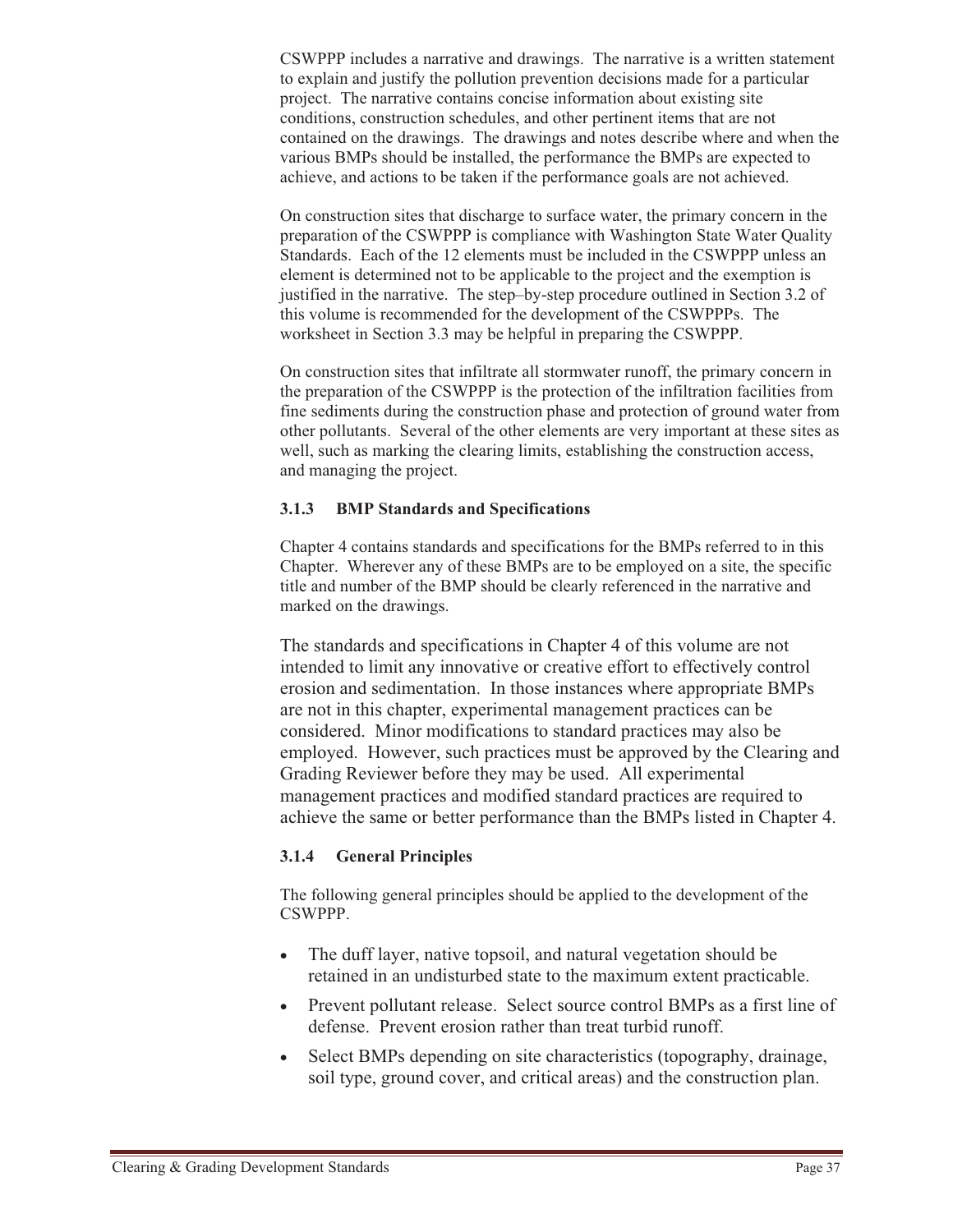- Divert runoff away from exposed areas wherever possible. Keep clean water clean.
- Limit the extent of clearing operations and phase construction operations.
- Before reseeding a disturbed soil area, amend all soils with compost wherever topsoil has been removed.
- - Incorporate natural drainage features whenever possible, using adequate buffers and protecting areas where flow enters the drainage system.
- Minimize slope length and steepness.
- Reduce runoff velocities to prevent channel erosion.
- Prevent the tracking of sediment off-site.
- - Select appropriate BMPs for the control of pollutants other than sediment.
- $\bullet$  Be realistic about the limitations of controls that you specify and the operation and maintenance of those controls. Anticipate what can go wrong, how you can prevent it from happening, and what will need to be done to fix it.

# **3.2 Step-By-Step Procedure**

There are three basic steps in producing a CSWPPP:

Step 1 – Data Collection Step 2 – Data Analysis Step 3 - CSWPPP Development and Implementation

Steps 1 and 2 described below are intended for projects that are adding or replacing 2,000 square feet or more of impervious surface, or clearing 7,000 square feet or more. The City of Bellevue allows projects clearing less than 7,000 square feet to prepare a simpler CSWPPP, consisting of a checklist (short form) and a plot plan.

#### **3.2.1 Step 1 - Data Collection**

Evaluate existing site conditions and gather information that will help develop the most effective CSWPPP. The information gathered should be explained in the narrative and shown on the drawings.

**Topography:** Prepare a topographic drawing of the site to show the existing contour elevations at intervals of 1 to 5 feet depending upon the slope of the terrain.

**Drainage:** - Locate and clearly mark existing drainage swales and patterns on the drawing, including existing storm drain pipe systems.

**Soils:** Identify and label soil type(s) and erodibility (low, medium, high or an index value from the NRCS manual) on the drawing. Soils information can be obtained from a soil survey if one has been published for the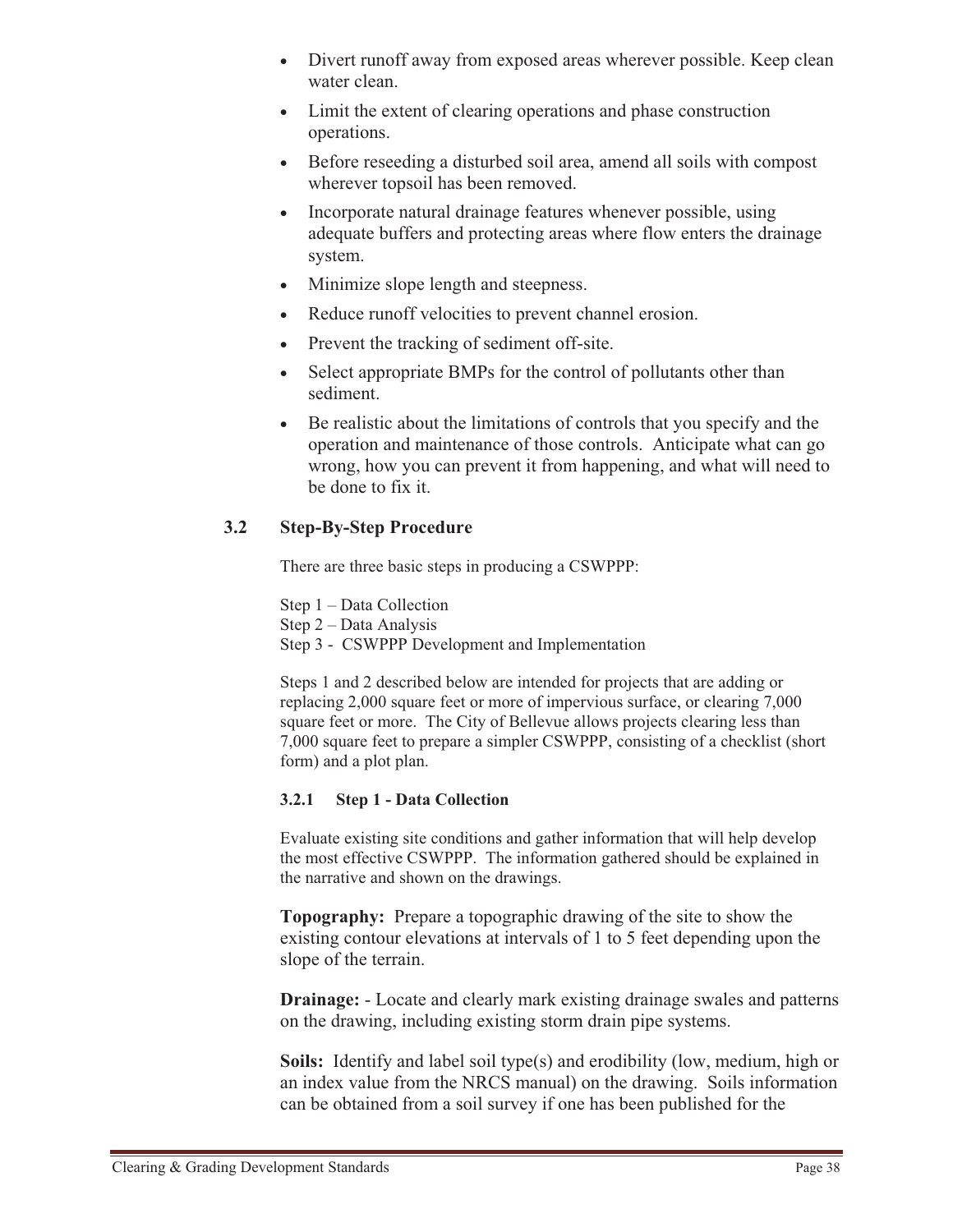county. If a soil survey is not available, a request can be made to a district Natural Resource Conservation Service Office.

Soils must be characterized for permeability, percent organic matter, and effective depth by a qualified soil professional or engineer. These qualities should be expressed in averaged or nominal terms for the subject site or project. This information is frequently available in published literature. For example, the 1983 Soil Survey of Snohomish County lists the following information for each soil mapping unit or designation (e.g., a Sultan silt loam):

- a sieve analysis of the soils
- permeability (in/hr)
- available water-holding capacity (in/in)
- the percent of organic matter

This information is typical for many published SCS soil surveys in Washington State.

**Ground Cover:** Label existing vegetation on the drawing. Such features as tree clusters, grassy areas, and unique or sensitive vegetation should be shown. Unique vegetation may include existing trees above a given diameter. Local requirements regarding tree preservation should be investigated. In addition, existing denuded or exposed soil areas should be indicated.

**Critical Areas:** Delineate critical areas adjacent to or within the site on the drawing. Such features as steep slopes, streams, floodplains, lakes, wetlands, sole source aquifers, and geologic hazard areas, etc., should be shown. Delineate setbacks and buffer limits for these features on the drawings. Other related jurisdictional boundaries such as Shorelines Management and the Federal Emergency Management Agency (FEMA) base floodplain should also be shown on the drawings.

**Adjacent Areas:** Identify existing buildings, roads, and facilities adjacent to or within the project site on the drawings. Identify existing and proposed utility locations, construction clearing limits and erosion and sediment control BMPs on the drawings.

**Existing Encumbrances:** Identify wells, existing and abandoned septic drainfield, utilities, and site constraints.

**Precipitation Records:** Determine the average monthly rainfall and rainfall intensity for the required design storm events. These records may be available from the City.

#### **3.2.2 Step 2 - Data Analysis**

Consider the data collected in Step 1 to visualize potential problems and limitations of the site. Determine those areas that have critical erosion hazards. The following are some important factors to consider in data analysis: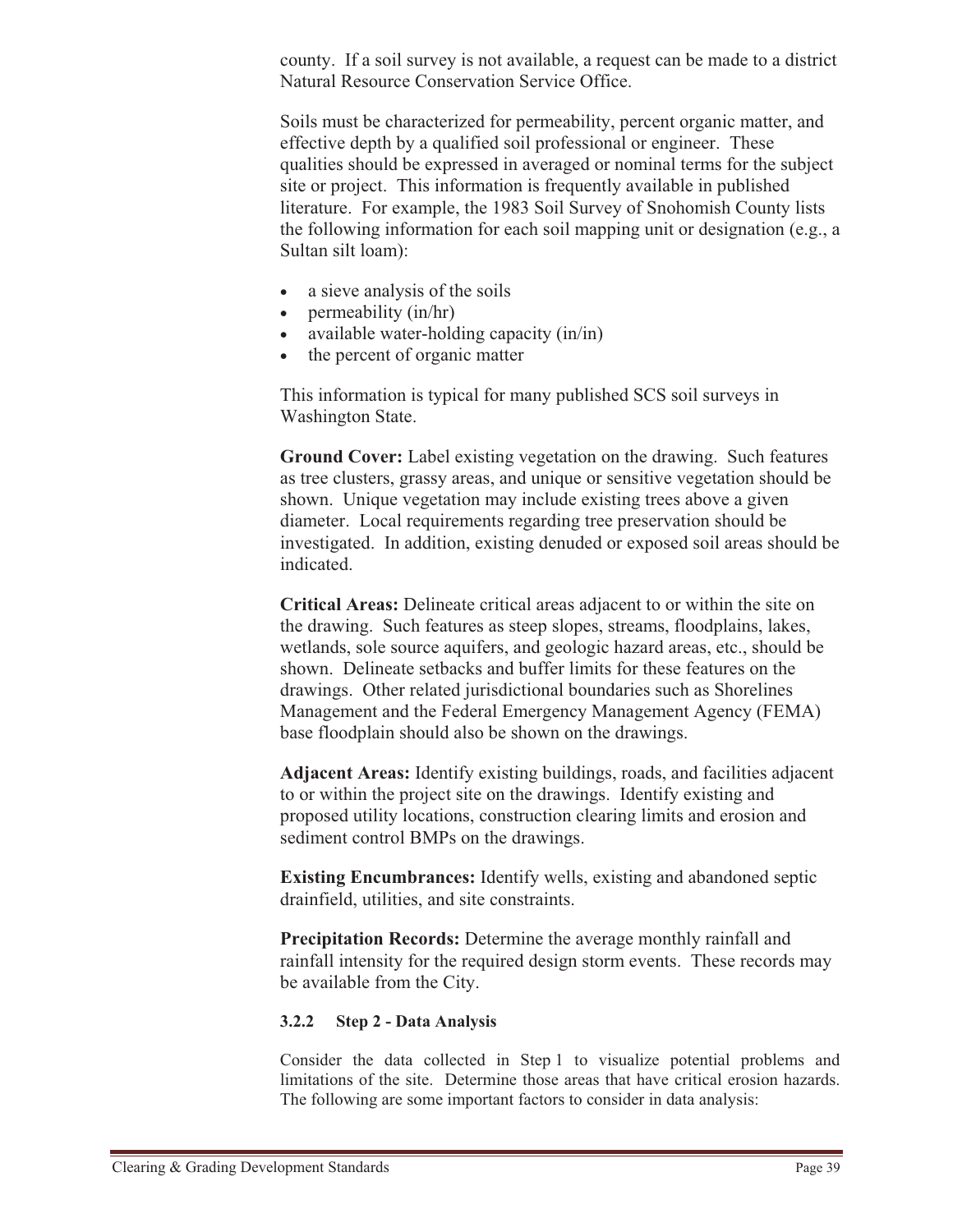**Topography:** The primary topographic considerations are slope steepness and slope length. Because of the effect of runoff, the longer and steeper the slope, the greater the erosion potential. Erosion potential should be determined by a qualified engineer, soil professional, or certified erosion control specialist.

**Drainage:** Natural drainage patterns that consist of overland flow, swales and depressions should be used to convey runoff through the site to avoid constructing an artificial drainage system. Man-made ditches and waterways will become part of the erosion problem if they are not properly stabilized. Care should also be taken to ensure that increased runoff from the site will not erode or flood the existing natural drainage system. Possible sites for temporary stormwater retention and detention should be considered at this point.

Construction should be directed away from areas of saturated soil - areas where ground water may be encountered - and critical areas where drainage will concentrate. Preserve natural drainage patterns on the site.

**Soils:** Evaluate soil properties such as surface and subsurface runoff characteristics, depth to impermeable layer, depth to seasonal ground water table, permeability, shrink-swell potential, texture, settleability, and erodibility. Develop the CSWPPP based on known soil characteristics. Infiltration sites should be properly protected from clay and silt which will reduce infiltration capacities.

**Ground Cover:** Ground cover is the most important factor in terms of preventing erosion. Existing vegetation that can be saved will prevent erosion better than constructed BMPs. Trees and other vegetation protect the soil structure. If the existing vegetation cannot be saved, consider such practices as phasing construction, temporary seeding, and mulching. Phasing of construction involves stabilizing one part of the site before disturbing another. In this way, the entire site is not disturbed at once.

**Critical Areas:** Critical areas may include flood hazard areas, mine hazard areas, slide hazard areas, sole source aquifers, wetlands, streambanks, fish-bearing streams, and other water bodies. Any critical areas within or adjacent to the development should exert a strong influence on land development decisions. Critical areas and their buffers shall be delineated on the drawings and clearly flagged in the field. Chain link fencing may be more useful than flagging to assure that equipment operators stay out of critical areas. Only unavoidable work should take place within critical areas and their buffers. Such unavoidable work will require special BMPs, permit restrictions, and mitigation plans.

**Adjacent Areas:** An analysis of adjacent properties should focus on areas upslope and downslope from the construction project. Water bodies that will receive direct runoff from the site are a major concern. The types, values, and sensitivities of and risks to downstream resources, such as private property, stormwater facilities, public infrastructure, or aquatic systems, should be evaluated. Erosion and sediment controls should be selected accordingly.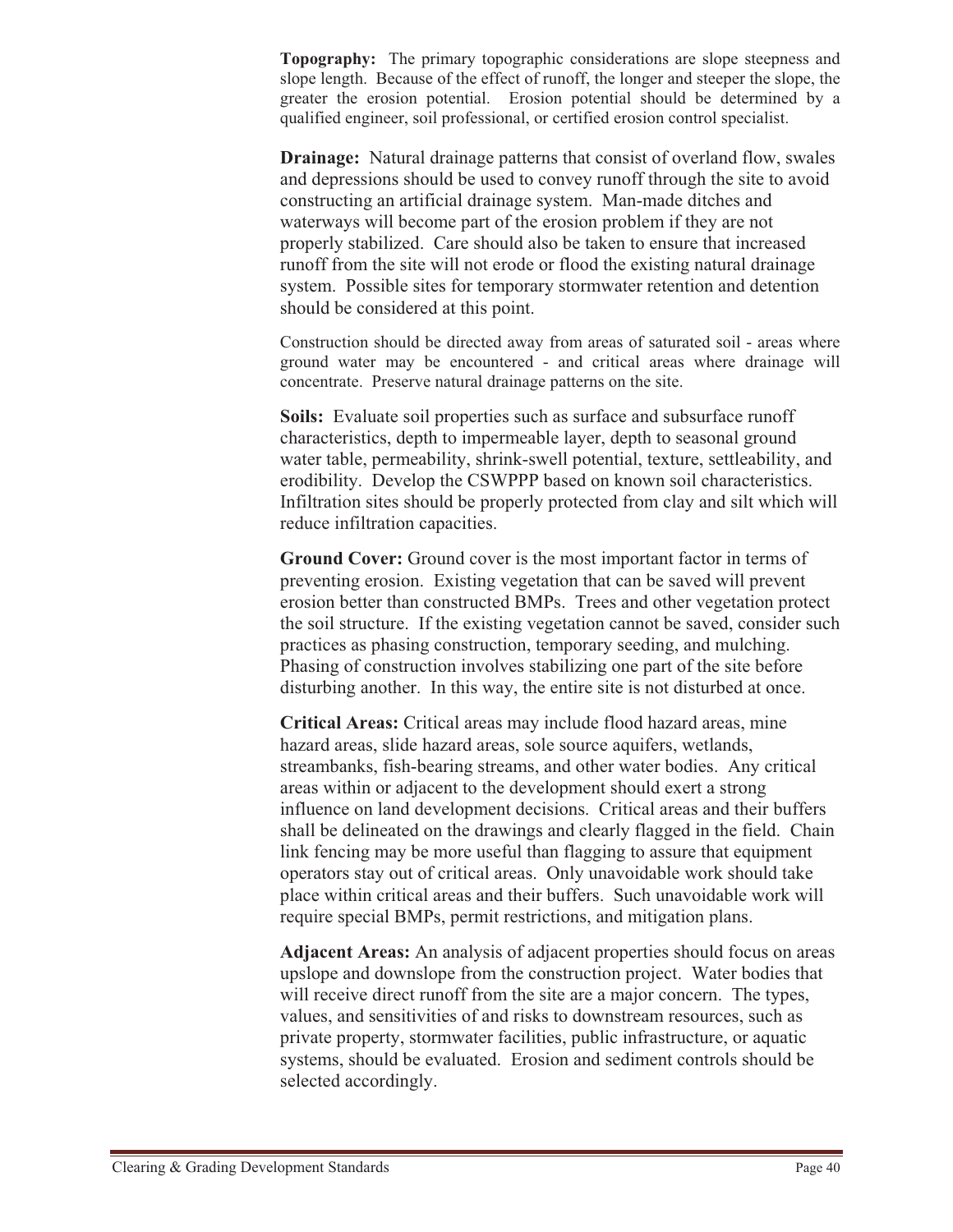**Precipitation Records:** Refer to Volume III to determine the required rainfall records and the method of analysis for design of BMPs.

**Timing of the Project:** An important consideration in selecting BMPs is the timing and duration of the project. Projects that will proceed during the wet season and projects that will last through several seasons must take all necessary precautions to remain in compliance with the water quality standards.

#### **3.2.3 Step 3 - CSWPPP Development and Implementation**

After collecting and analyzing the data to determine the site limitations, the planner can then develop a CSWPPP. Each of the 12 elements below must be considered and included in the CSWPPP unless site conditions render the element unnecessary and the exemption from that element is clearly justified in the narrative of the CSWPPP.

#### **Element #1: Mark Clearing Limits**

- - Prior to beginning land disturbing activities, including clearing and grading, clearly mark all clearing limits, sensitive areas and their buffers, and trees that are to be preserved within the construction area. These shall be clearly marked, both in the field and on the plans, to prevent damage and offsite impacts.
- Plastic, metal, or stake wire fence may be used to mark the clearing limits.
- $\bullet$  The duff layer, native top soil, and natural vegetation shall be retained in an undisturbed state to the maximum extent practicable. If it is not practicable to retain the duff layer in place, it should be stockpiled on-site, covered to prevent erosion, and replaced immediately upon completion of the ground disturbing activities.
- $\bullet$  Suggested BMPs BMP C101: Preserving Natural Vegetation BMP C102: Buffer Zones BMP C103: High Visibility Plastic or Metal Fence BMP C104: Stake and Wire Fence

#### **Element #2: Establish Construction Access**

- $\bullet$  Construction vehicle access and exit shall be limited to one route, if possible, or two for linear projects such as roadways where more than one access is necessary for large equipment maneuvering.
- Access points shall be stabilized with a pad of quarry spalls or crushed rock prior to traffic leaving the construction site to minimize the tracking of sediment onto public roads.
- Wheel wash or tire baths should be located on site, if applicable.
- If sediment is tracked off site, public roads shall be cleaned thoroughly at the end of each day, or more frequently during wet weather, if necessary to prevent sediment from entering waters of the state. Sediment shall be removed from roads by shoveling or pickup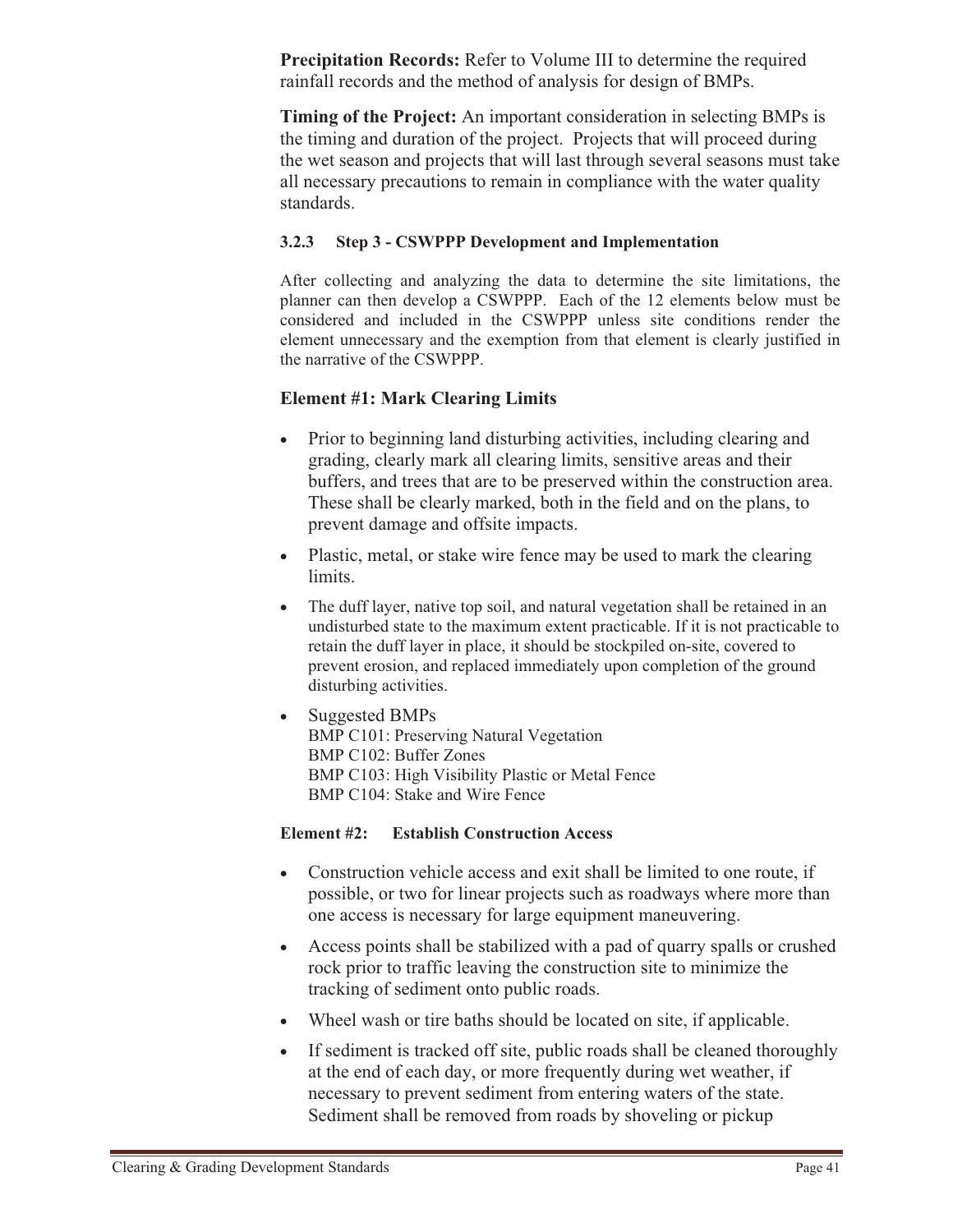sweeping and shall be transported to a controlled sediment disposal area. Street washing will be allowed only after sediment is removed in this manner.

- - Street wash wastewater shall be controlled by pumping back on site or otherwise be prevented from discharging into systems tributary to state surface waters.
- - Suggested BMPs BMP C105: Stabilized Construction Entrance BMP C106: Wheel Wash BMP C107: Construction Road/Parking Area Stabilization

#### **Element #3: Control Flow Rates**

- Properties and waterways downstream from development sites shall be protected from erosion due to increases in the volume, velocity, and peak flow rate of stormwater runoff from the project site, as required by local plan approval authority.
- Downstream analysis is necessary if changes in offsite flows could impair or alter conveyance systems, streambanks, bed sediment, or aquatic habitat. See Chapter 3 for offsite analysis guidelines.
- $\bullet$ Where necessary to comply with Minimum Requirement #7, stormwater retention/detention facilities shall be constructed as one of the first steps in grading. Detention facilities shall be functional prior to construction of site improvements (e.g. impervious surfaces).
- $\bullet$  The local permitting agency may require pond designs that provide additional or different stormwater flow control if necessary to address local conditions or to protect properties and waterways downstream from erosion due to increases in the volume, velocity, and peak flow rate of stormwater runoff from the project site.
- $\bullet$  If permanent infiltration ponds are used for flow control during construction, these facilities should be protected from siltation during the construction phase.
- - Suggested BMPs BMP C240: Sediment Trap BMP C241: Temporary Sediment Pond Refer to Volume 3, Detention Facilities, Infiltration Stormwater Quantity and Flow Control

#### **Element #4: Install Sediment Controls**

 $\bullet$  Prior to leaving a construction site or prior to discharge to an infiltration facility, stormwater runoff from disturbed areas shall pass through a sediment pond or other appropriate sediment removal BMP. Runoff from fully stabilized areas may be discharged without a sediment removal BMP, but must meet the flow control performance standard of Element #3, bullet #1. Full stabilization means concrete or asphalt paving; quarry spalls used as ditch lining; or the use of rolled erosion products, a bonded fiber matrix product, or vegetative cover in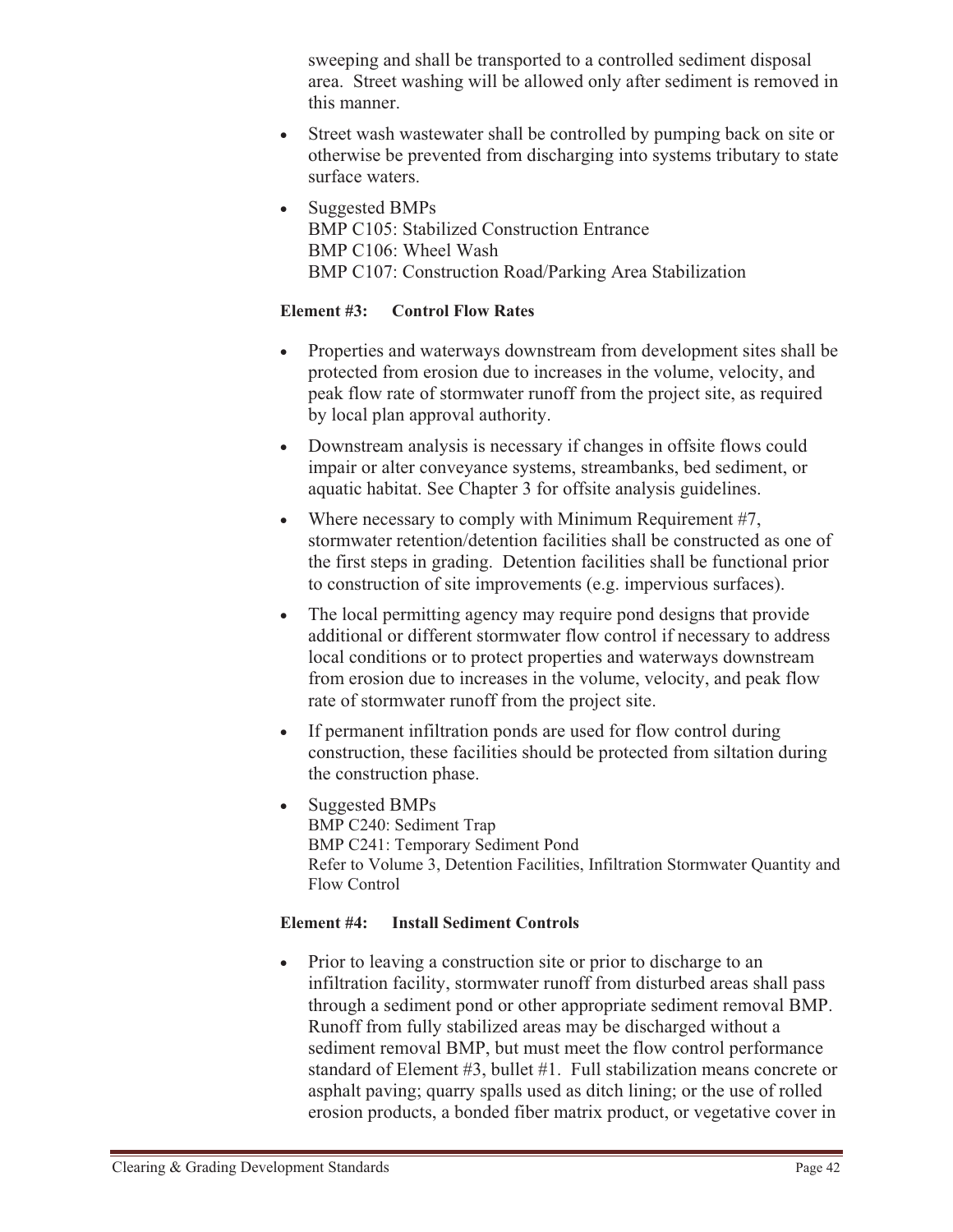a manner that will fully prevent soil erosion. The Bellevue Clearing and Grading Inspector shall inspect and approve areas fully stabilized by means other than pavement or quarry spalls.

- - Sediment ponds, vegetated buffer strips, sediment barriers or filters, dikes, and other BMPs intended to trap sediment on site shall be constructed as one of the first steps in grading. These BMPs shall be functional before other land disturbing activities take place.
- Earthen structures such as dams, dikes, and diversions shall be seeded and mulched according to the timing indicated in Element #5.
- $\bullet$  BMPs intended to trap sediment on site must be located in a manner to avoid interference with the movement of juvenile salmonids attempting to enter off-channel areas or drainages, often during nonstorm events, in response to rain event changes in stream elevation or wetted area.
- - Suggested BMPs BMP C230: Straw Bale Barrier BMP C231: Brush Barrier BMP C232: Gravel Filter Berm BMP C233: Silt Fence BMP C234: Vegetated Strip BMP C235: Straw Wattles BMP C240: Sediment Trap BMP C241: Temporary Sediment Pond BMP C250: Construction Stormwater Chemical Treatment BMP C251: Construction Stormwater Filtration

#### **Element #5: Stabilize Soils**

- $\bullet$  All exposed and unworked soils shall be stabilized by application of effective BMPs that protect the soil from the erosive forces of raindrop impact, flowing water, and wind.
- From October 1 through April 30, no soils shall remain exposed and unworked for more than 2 days. From May 1 to September 30, no soils shall remain exposed and unworked for more than 7 days. This condition applies to all soils on site, whether at final grade or not. These time limits may be adjusted by the City if it can be shown that the average time between storm events justifies a different standard.
- $-$  Soils shall be stabilized at the end of the shift before a holiday or weekend if needed based on the weather forecast.
- $\bullet$  Applicable practices include, but are not limited to, temporary and permanent seeding, sodding, mulching, plastic covering, erosion control fabrics and matting, soil application of polyacrylamide (PAM), the early application of gravel base on areas to be paved, and dust control.
- - Soil stabilization measures should be appropriate for the time of year, site conditions, estimated duration of use, and potential water quality impacts that stabilization agents may have on downstream waters or ground water.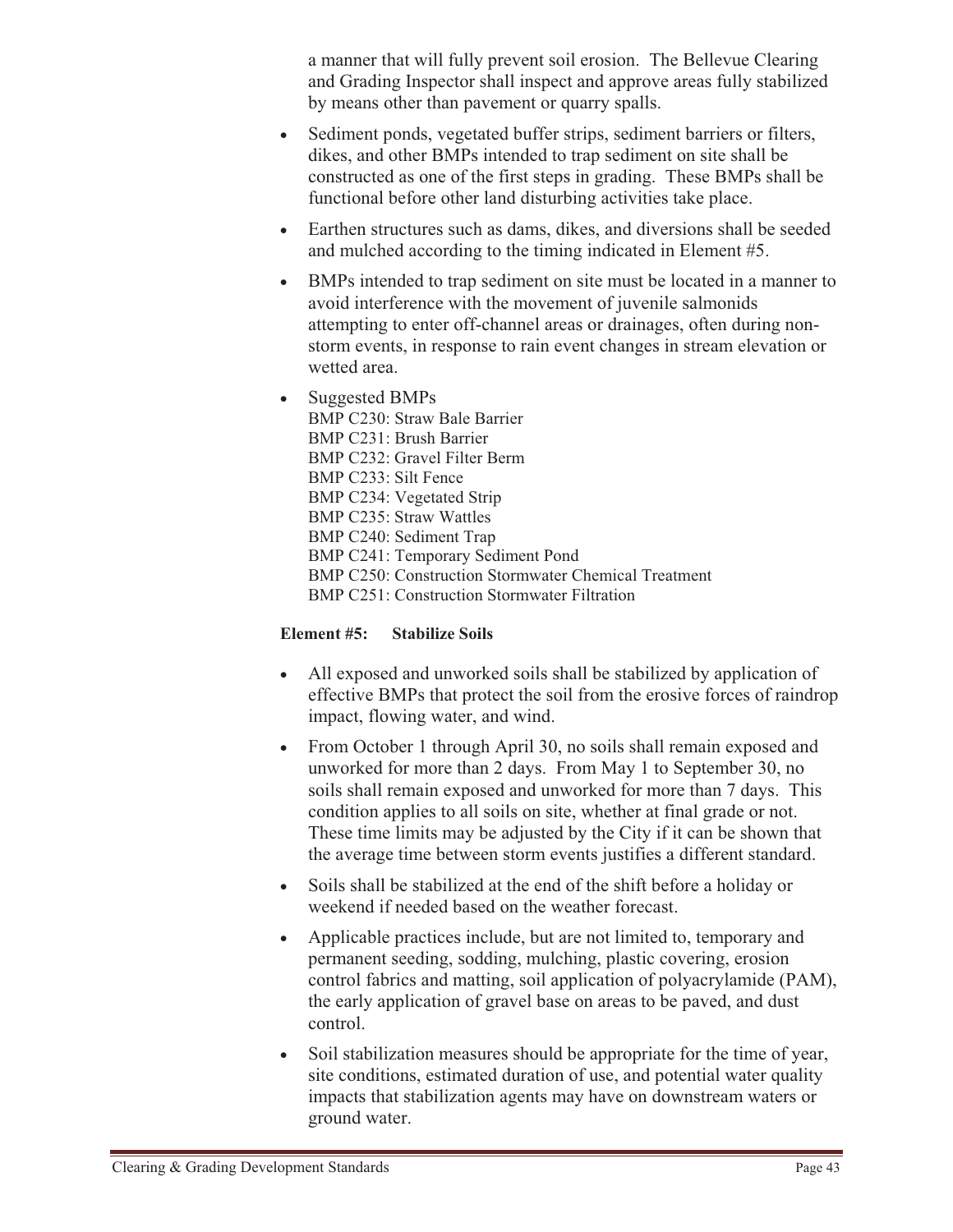- - Soil stockpiles must be stabilized from erosion, protected with sediment trapping measures, and when possible, be located away from storm drain inlets, waterways and drainage channels.
- - Linear construction activities, including right-of-way and easement clearing, roadway development, pipelines, and trenching for utilities, shall be conducted to meet the soil stabilization requirement. Contractors shall install the bedding materials, roadbeds, structures, pipelines, or utilities and re-stabilize the disturbed soils so that:
	- from October 1 through April 30 no soils shall remain exposed and unworked for more than 2 days and
	- from May 1 to September 30, no soils shall remain exposed and unworked for more than 7 days.
	- Suggested BMPs BMP C120: Temporary and Permanent Seeding BMP C121: Mulching BMP C122: Nets and Blankets BMP C123: Plastic Covering BMP C124: Sodding BMP C125: Topsoiling BMP C126: Polyacrylamide for Soil Erosion Protection BMP C130: Surface Roughening BMP C131: Gradient Terraces BMP C140: Dust Control BMP C180: Small Project Construction Stormwater Pollution Prevention

### **Element #6: Protect Slopes**

-

- Design and construct cut and fill slopes in a manner that will minimize erosion.
- Consider soil type and its potential for erosion.
- Reduce slope runoff velocities by reducing continuous length of slope with terracing and diversions, reduce slope steepness, and roughen slope surface.
- Off-site stormwater (run-on) shall be diverted away from slopes and disturbed areas with interceptor dikes and/or swales. Off-site stormwater should be managed separately from stormwater generated on the site.
- - At the top of slopes, collect drainage in pipe slope drains or protected channels to prevent erosion. Temporary pipe slope drains shall handle the peak flow from a 10 year, 24 hour event assuming a Type 1A rainfall distribution. Alternatively, the 10-year and 25-year, 1-hour flow rates indicated by an approved continuous runoff model, increased by a factor of 1.6, may be used. Consult the local drainage requirements for sizing permanent pipe slope drains.
- Provide drainage to remove ground water intersecting the slope surface of exposed soil areas.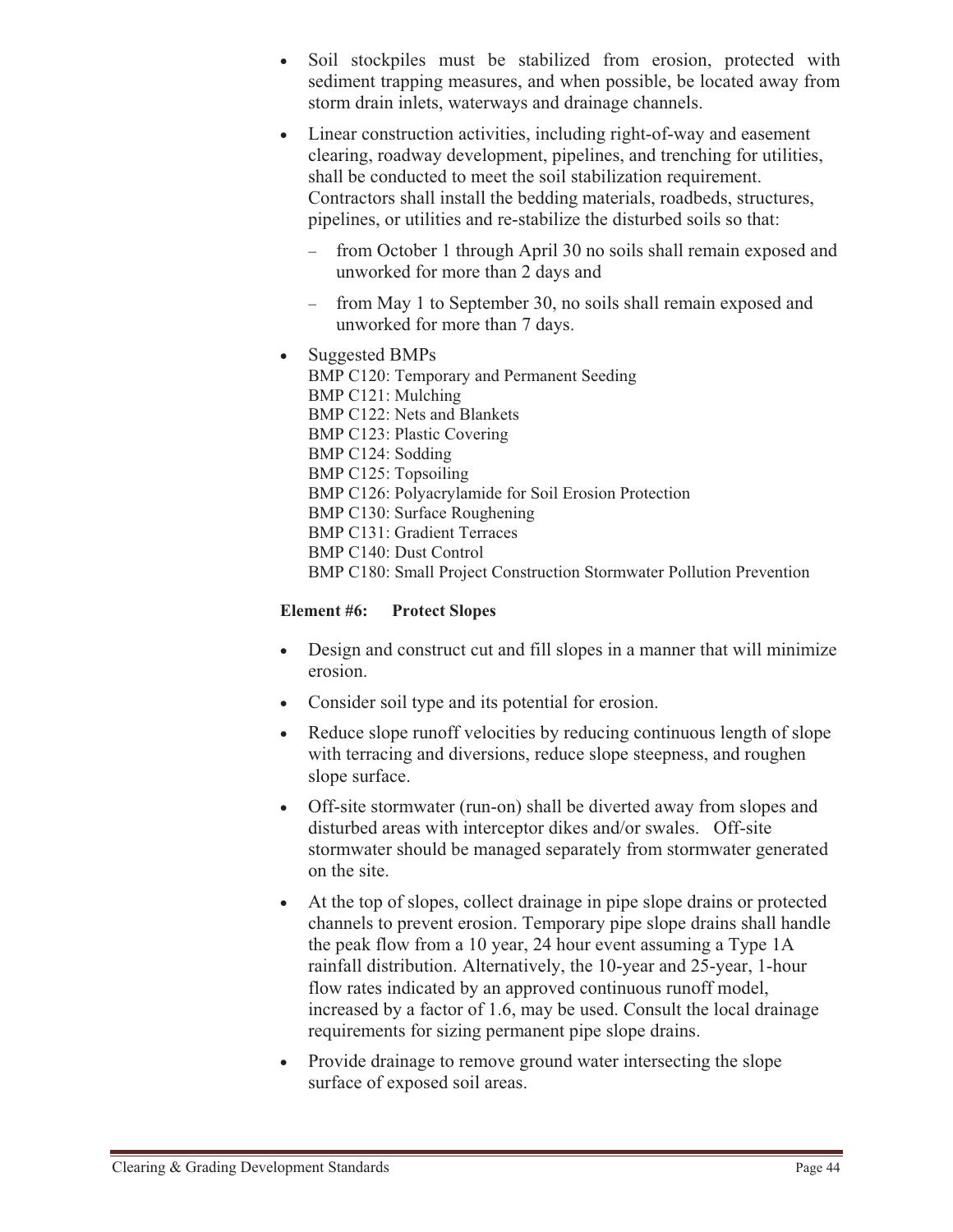- Excavated material shall be placed on the uphill side of trenches, consistent with safety and space considerations.
- Check dams shall be placed at regular intervals within channels that are cut down a slope.
- $\bullet$ Stabilize soils on slopes, as specified in Element #5.
- Suggested BMPs BMP C120: Temporary and Permanent Seeding BMP C130: Surface Roughening BMP C131: Gradient Terraces BMP C200: Interceptor Dike and Swale BMP C201: Grass-Lined Channels BMP C204: Pipe Slope Drains BMP C205: Subsurface Drains BMP C206: Level Spreader BMP C207: Check Dams BMP C208: Triangular Silt Dike (Geotextile-Encased Check Dam)

#### **Element #7: Protect Drain Inlets**

- - All storm drain inlets made operable during construction shall be protected so that stormwater runoff does not enter the conveyance system without first being filtered or treated to remove sediment.
- $\bullet$  All approach roads shall be kept clean. Sediment and street wash water shall not be allowed to enter storm drains without prior and adequate treatment unless treatment is provided before the storm drain discharges to waters of the state.
- - Inlets should be inspected weekly at a minimum and daily during storm events. Inlet protection devices should be cleaned or removed and replaced when sediment has filled one-third of the available storage (unless a different standard is specified by the product manufacturer).
- $\bullet$  Suggested BMPs BMP C220: Storm Drain Inlet Protection

#### **Element #8: Stabilize Channels and Outlets**

- $\bullet$  All temporary on-site conveyance channels shall be designed, constructed and stabilized to prevent erosion from the expected peak 10 minute velocity of flow from a Type 1A, 10-year, 24-hour frequency storm for the developed condition. Alternatively, the 10 year, 1-hour flow rate indicated by an approved continuous runoff model, increased by a factor of 1.6, may be used.
- - Stabilization, including armoring material, adequate to prevent erosion of outlets, adjacent streambanks, slopes, and downstream reaches shall be provided at the outlets of all conveyance systems.
- - Suggested BMPs BMP C202: Channel Lining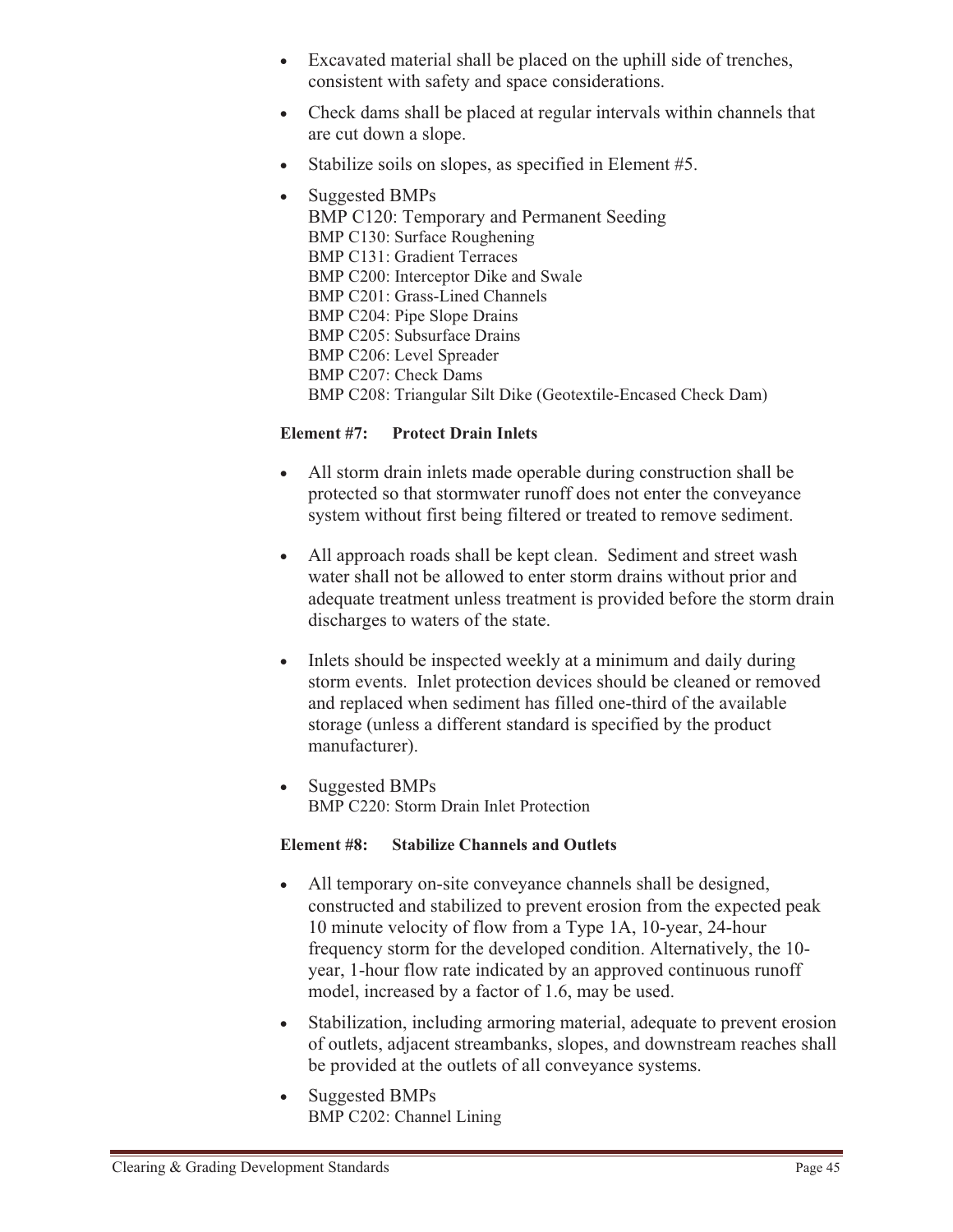#### **Element #9: Control Pollutants**

- $\bullet$  All pollutants, including waste materials and demolition debris, that occur onsite shall be handled and disposed of in a manner that does not cause contamination of stormwater. Woody debris may be chopped and spread on site.
- $\bullet$  Cover, containment, and protection from vandalism shall be provided for all chemicals, liquid products, petroleum products, and non-inert wastes present on the site (see Chapter 173-304 WAC for the definition of inert waste). On-site fueling tanks shall include secondary containment.
- - Maintenance and repair of heavy equipment and vehicles involving oil changes, hydraulic system drain down, solvent and de-greasing cleaning operations, fuel tank drain down and removal, and other activities which may result in discharge or spillage of pollutants to the ground or into stormwater runoff must be conducted using spill prevention measures, such as drip pans. Contaminated surfaces shall be cleaned immediately following any discharge or spill incident. Emergency repairs may be performed on-site using temporary plastic placed beneath and, if raining, over the vehicle.
- Wheel wash or tire bath wastewater shall be discharged to a separate on-site treatment system or to the sanitary sewer.
- $\bullet$  Application of agricultural chemicals, including fertilizers and pesticides, shall be conducted in a manner and at application rates that will not result in loss of chemical to stormwater runoff. Manufacturers' recommendations for application rates and procedures shall be followed.
- $\bullet$  BMPs shall be used to prevent or treat contamination of stormwater runoff by pH modifying sources. These sources include, but are not limited to, bulk cement, cement kiln dust, fly ash, new concrete washing and curing waters, waste streams generated from concrete grinding and sawing, exposed aggregate processes, and concrete pumping and mixer washout waters. Stormwater discharges shall not cause or contribute to a violation of the water quality standard for pH in the receiving water.
- $\bullet$  Construction sites with significant concrete work shall adjust the pH of stormwater if necessary to prevent violations of water quality standards.
- $\bullet$  Suggested BMPs BMP C151: Concrete Handling BMP C152: Sawcutting and Surfacing Pollution Prevention See Volume IV – Source Control BMPs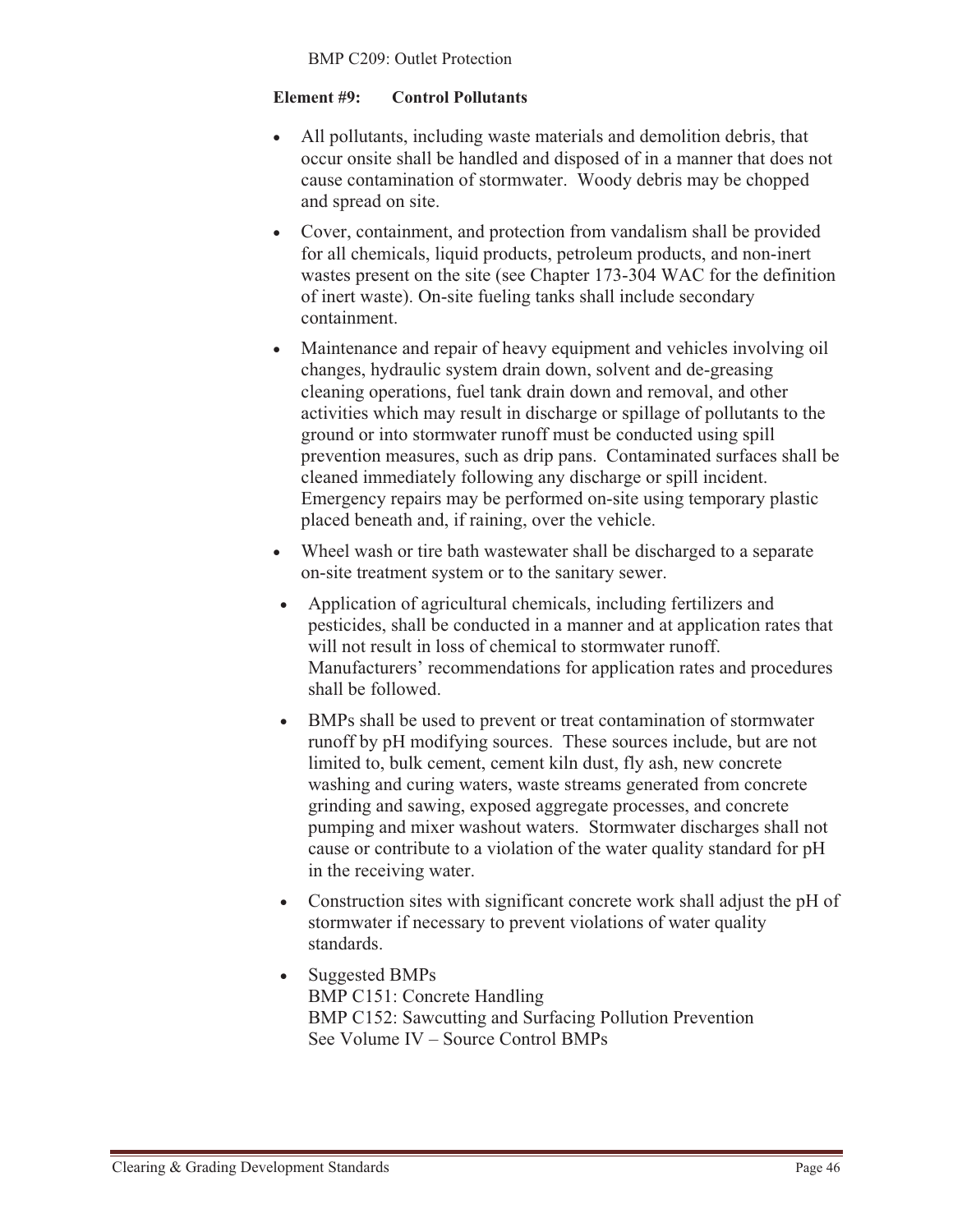#### **Element #10: Control De-Watering**

- $\bullet$  Foundation, vault, and trench de-watering water, which have similar characteristics to stormwater runoff at the site, shall be discharged into a controlled conveyance system prior to discharge to a sediment trap or sediment pond. Channels must be stabilized, as specified in Element #8.
- Clean, non-turbid de-watering water, such as well-point ground water, can be discharged to systems tributary to state surface waters, as specified in Element #8, provided the de-watering flow does not cause erosion or flooding of receiving waters. These clean waters should not be routed through stormwater sediment ponds.
- Highly turbid or contaminated dewatering water from construction equipment operation, clamshell digging, concrete tremie pour, or work inside a cofferdam, shall be handled separately from stormwater.
- Other disposal options, depending on site constraints, may include:
	- 1. infiltration
	- 2. transport offsite in a vehicle, such as a vacuum flush truck, for legal disposal in a manner that does not pollute state waters,
	- 3. Ecology-approved on-site chemical treatment or other suitable treatment technologies,
	- 4. sanitary sewer discharge with local sewer district approval, if there is no other option, or
	- 5. use of a sedimentation bag with outfall to a ditch or swale for small volumes of localized dewatering.

#### **Element #11: Maintain BMPs**

- - All temporary and permanent erosion and sediment control BMPs shall be maintained and repaired as needed to assure continued performance of their intended function. Maintenance and repair shall be conducted in accordance with BMP specifications.
- - All temporary erosion and sediment control BMPs shall be removed within 30 days after final site stabilization is achieved or after the temporary BMPs are no longer needed. Trapped sediment shall be removed or stabilized on site. Disturbed soil resulting from removal of BMPs or vegetation shall be permanently stabilized.

#### **Element #12: Manage the Project**

 $\bullet$ Phasing of Construction.

> Development projects shall be phased where feasible in order to prevent soil erosion and, to the maximum extent practicable, the transport of sediment from the site during construction. Revegetation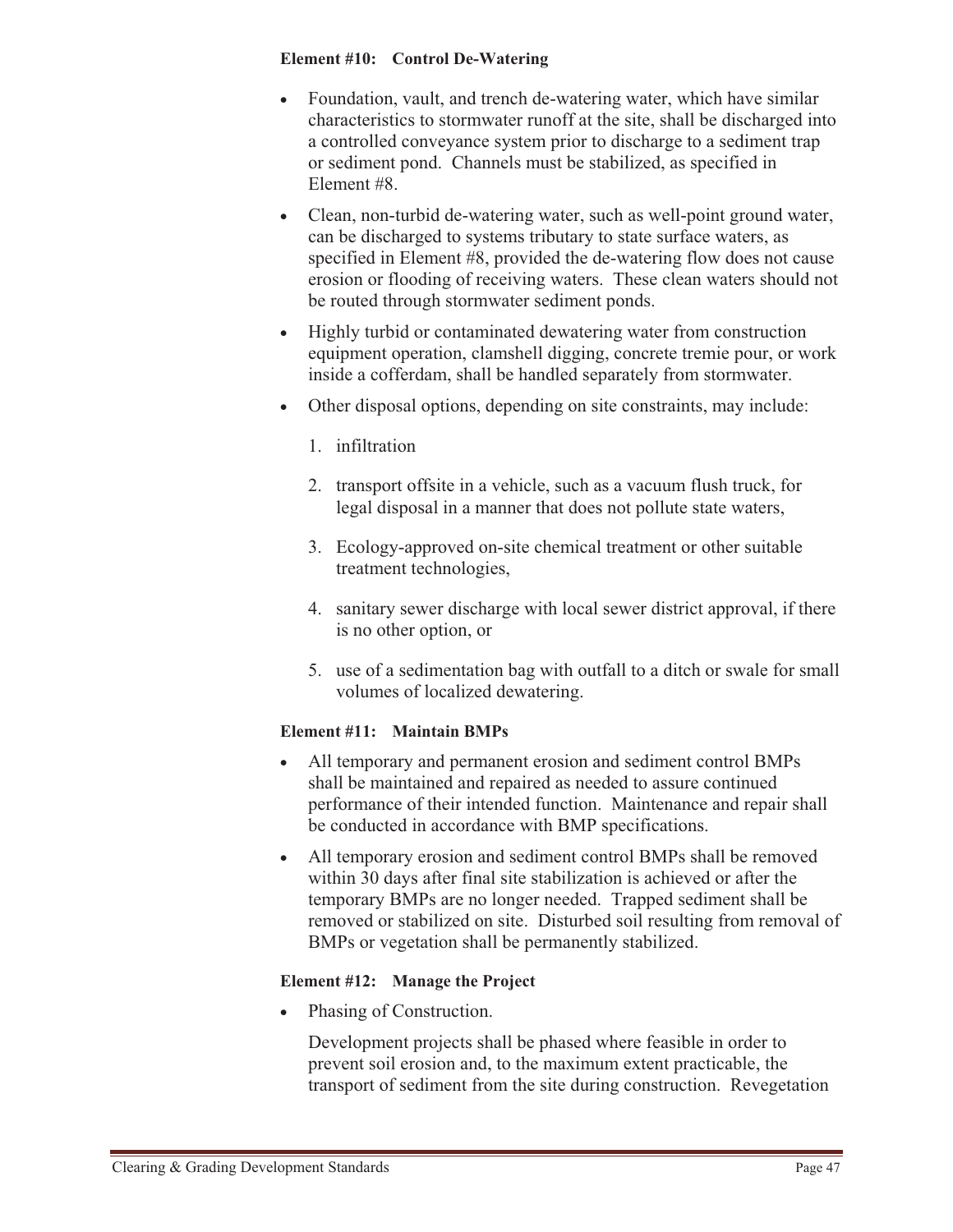of exposed areas and maintenance of that vegetation shall be an integral part of the clearing activities for any phase.

Clearing and grading activities for developments shall be permitted only if conducted pursuant to an approved site development plan (e.g., subdivision approval) that establishes permitted areas of clearing, grading, cutting, and filling. When establishing these permitted clearing and grading areas, consideration should be given to minimizing removal of existing trees and minimizing disturbance/compaction of native soils except as needed for building purposes. These permitted clearing and grading areas and any other areas required to preserve critical or sensitive areas, buffers, native growth protection easements, or tree retention areas as may be required by local jurisdictions, shall be delineated on the site plans and the development site.

 $\bullet$ Seasonal Work Limitations

> From October 1 through April 30, clearing, grading, and other soil disturbing activities shall only be permitted if shown to the satisfaction of the City that silt-laden runoff will be prevented from leaving the site through a combination of the following:

- 1. Site conditions including existing vegetative coverage, slope, soil type, and proximity to receiving waters; and
- 2. Limitations on activities and the extent of disturbed areas; and
- 3. Proposed erosion and sediment control measures.

Based on the information provided and/or local weather conditions, the City may expand or restrict the seasonal limitation on site disturbance. The City shall take enforcement action - such as a notice of violation, administrative order, penalty, or stop-work order under the following circumstances:

- If, during the course of any construction activity or soil disturbance during the seasonal limitation period, sediment leaves the construction site causing a violation of the surface water quality standard; or
- If clearing and grading limits or erosion and sediment control measures shown in the approved plan are not maintained.

The following activities are exempt from the seasonal clearing and grading limitations:

- 1. Routine maintenance and necessary repair of erosion and sediment control BMPs;
- 2. Routine maintenance of public facilities or existing utility structures that do not expose the soil or result in the removal of the vegetative cover to soil; and
- 3. Activities where there is one hundred percent infiltration of surface water runoff within the site in approved and installed erosion and sediment control facilities.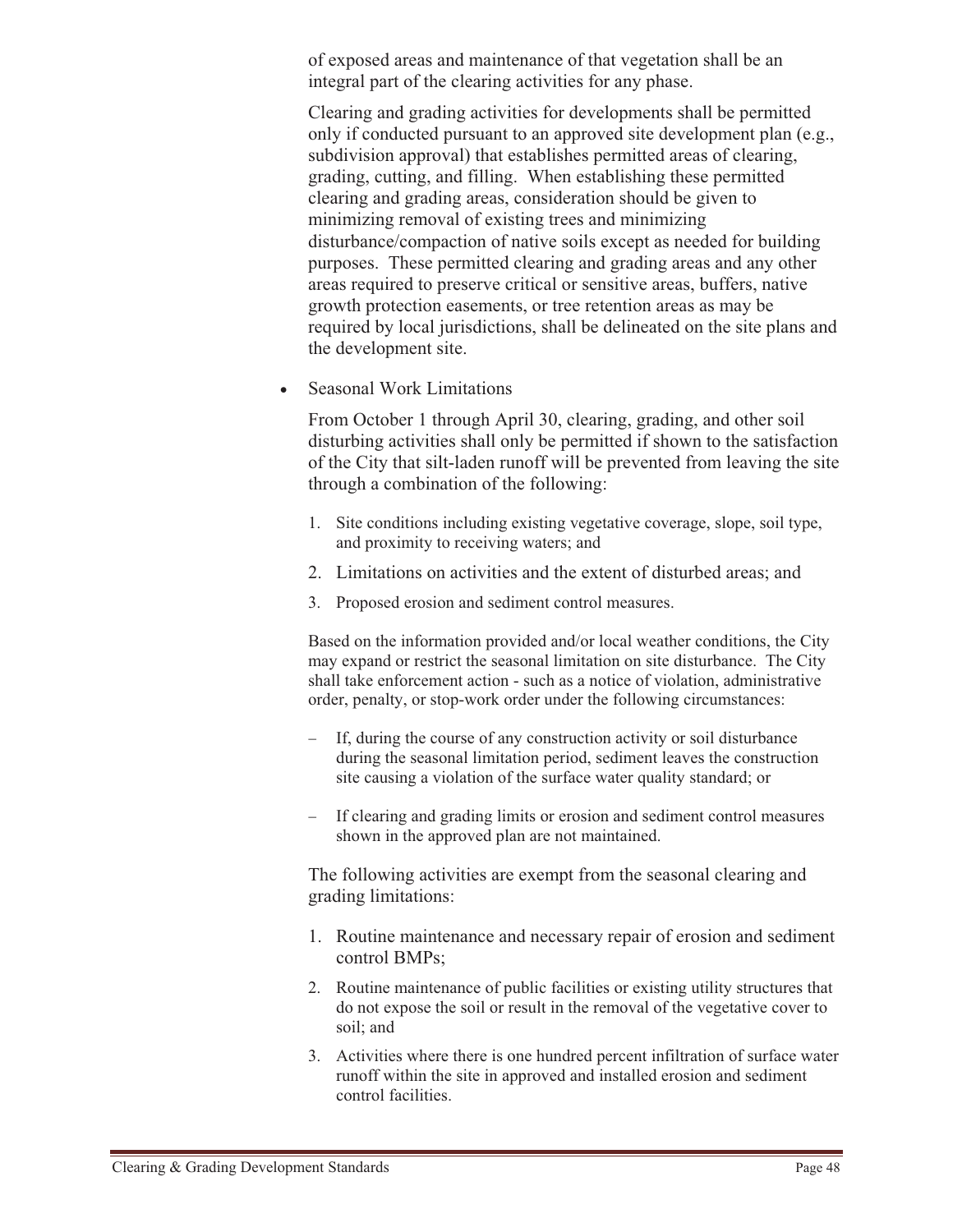-Coordination with Utilities and Other Contractors

The primary project proponent shall evaluate, with input from utilities and other contractors, the stormwater management requirements for the entire project, including the utilities, when preparing the CSWPPP.

-Inspection and Monitoring

> All BMPs shall be inspected, maintained, and repaired as needed to assure continued performance of their intended function. Site inspections shall be conducted a person who is knowledgeable in the principles and practices of erosion and sediment control. The person must have the skills to 1) assess the site conditions and construction activities that could impact the quality of stormwater, and 2) assess the effectiveness of erosion and sediment control measures used to control the quality of stormwater discharges.

> For construction sites one acre or larger that discharge stormwater to surface waters of the state, a Certified Erosion and Sediment Control Specialist shall be identified in the CSWPPP and shall be on-site or on-call at all times. Certification may be obtained through an approved training program that meets the erosion and sediment control training standards established by Ecology.

Whenever inspection and/or monitoring reveals that the BMPs identified in the CSWPPP are inadequate, due to the actual discharge of or potential to discharge a significant amount of any pollutant, appropriate BMPs or design changes shall be implemented as soon as possible.

-Maintaining an Updated CSWPPP

> The CSWPPP shall be retained on-site or within reasonable access to the site.

The SWPPP shall be modified whenever there is a change in the design, construction, operation, or maintenance at the construction site that has, or could have, a significant effect on the discharge of pollutants to waters of the state.

The SWPPP shall be modified if, during inspections or investigations conducted by the owner/operator, or the applicable local or state regulatory authority, it is determined that the SWPPP is ineffective in eliminating or significantly minimizing pollutants in stormwater discharges from the site. The SWPPP shall be modified as necessary to include additional or modified BMPs designed to correct problems identified. Revisions to the SWPPP shall be completed within seven (7) days following the inspection.

#### **3.3 CSWPPP Requirements**

The CSWPPP shall consist of two parts: a narrative and the drawings. The following two sections describe the contents of the narrative and the drawings. A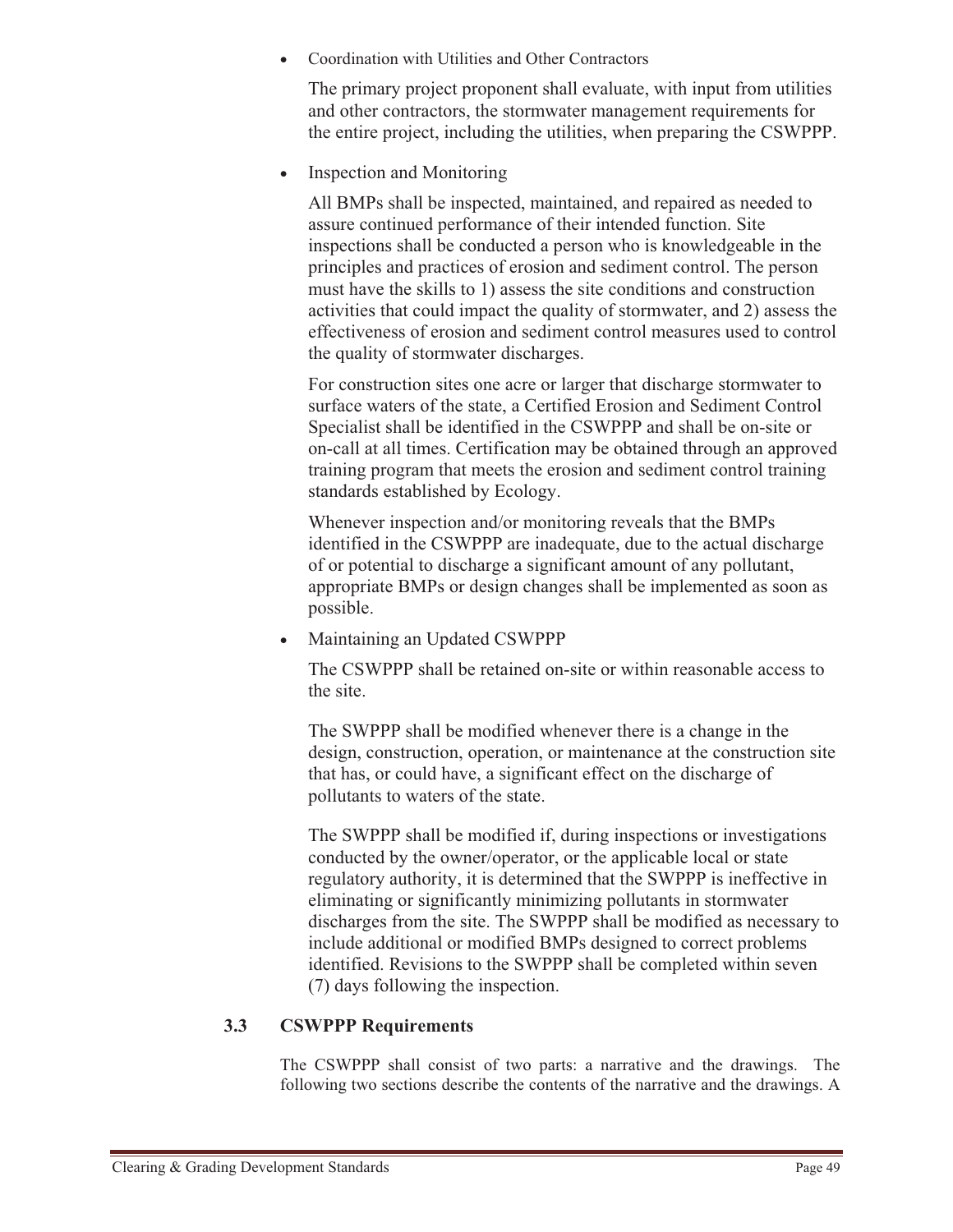worksheet is included that can be used to assure that to verify all the major items are included in the CSWPPP.

#### **3.3.1 Narrative**

- Twelve (12) Elements Describe how the CSWPPP addresses each of the 12 required elements. Include the type and location of BMPs used to satisfy the required element. If an element is not applicable to a project, provide a written justification for why it is not necessary.
- Project description Describe the nature and purpose of the construction project. Include the total size of the area, any increase in existing impervious area; the total area expected to be disturbed by clearing, grading, excavation or other construction activities, including off-site borrow and fill areas; and the volumes of grading cut and fill that are proposed.
- Existing site conditions Describe the existing topography, vegetation, and drainage. Include a description of any structures or development on the parcel including the area of existing impervious surfaces.
- Adjacent areas Describe adjacent areas, including streams, lakes, wetlands, residential areas, and roads that might be affected by the construction project. Provide a description of the downstream drainage leading from the site to the receiving body of water.
- Critical areas Describe areas on or adjacent to the site that are classified as critical areas. Critical areas that receive runoff from the site shall be described up to  $\frac{1}{4}$  mile away. The distance may be increased by the Plan Approval Authority. Describe special requirements for working near or within these areas.
- $\bullet$  Soil - Describe the soil on the site, giving such information as soil names, mapping unit, erodibility, settleability, permeability, depth, texture, and soil structure.
- Potential erosion problem areas Describe areas on the site that have potential erosion problems.
- Construction phasing Describe the intended sequence and timing of construction activities any proposed construction phasing.
- Construction schedule Describe the construction schedule. If the schedule extends into the wet season, describe what activities will continue during the wet season and how the transport of sediment from the construction site to receiving waters will be prevented.
- $\bullet$  Financial/ownership responsibilities - Describe ownership and obligations for the project. Include bond forms and other evidence of financial responsibility for environmental liabilities associated with construction.
- - Engineering calculations – Attach any calculations made for the design of such items as sediment ponds, diversions, and waterways, as well as calculations for runoff and stormwater detention design (if applicable).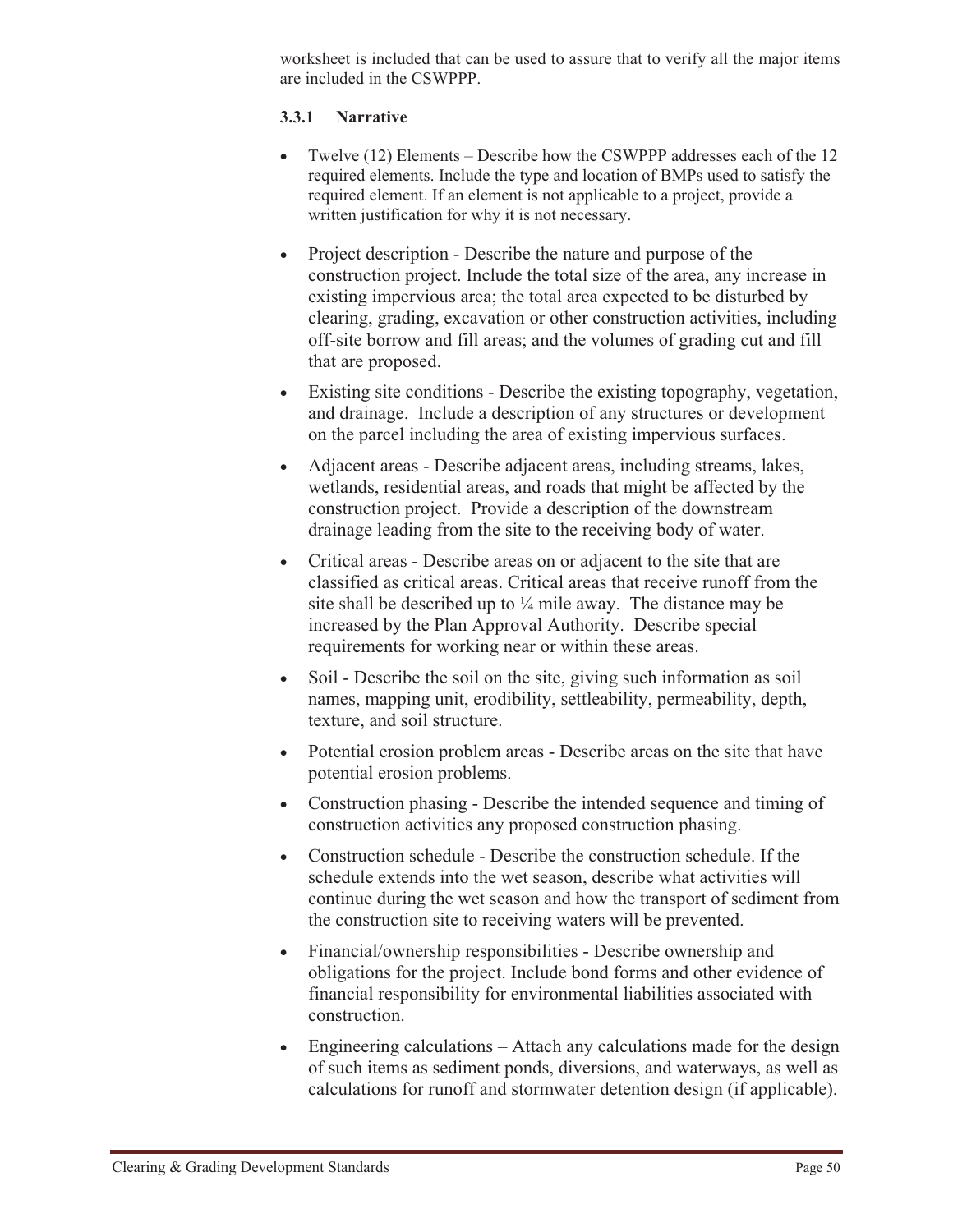Engineering calculations must bear the signature and stamp of an engineer licensed in the state of Washington.

- A responsible, certified erosion control specialist shall be identified. Telephone and/or pager numbers should be included.

#### **3.3.2 Drawings**

- - Vicinity map - Provide a map with enough detail to identify the location of the construction site; adjacent roads; and receiving waters.
- - Site map - Provide a site map(s) showing the following features. The site map requirements may be met using multiple plan sheets for ease of legibility.
	- 1. A legal description of the property boundaries or an illustration of property lines (including distances) in the drawings.
	- 2. The direction of north in relation to the site.
	- 3. Existing structures and roads, if present.
	- 4. The boundaries of and label the different soil types.
	- 5. Areas of potential erosion problems.
	- 6. Any on-site and adjacent surface waters, critical areas, their buffers, FEMA base flood boundaries, and Shoreline Management boundaries.
	- 7. Existing contours and drainage basins and the direction of flow for the different drainage areas.
	- 8. Final and interim grade contours as appropriate, drainage basins, and the direction of stormwater flow during and upon completion of construction.
	- 9. Areas of soil disturbance, including all areas affected by clearing, grading and excavation.
	- 10. Locations where stormwater discharges to surface waters during and upon completion of construction.
	- 11. Existing unique or valuable vegetation and the vegetation that is to be preserved.
	- 12. Cut and fill slopes indicating top and bottom of slope catch lines.
	- 13. Stockpile, waste storage, and vehicle storage/maintenance areas.
	- 14. Total cut and fill quantities and the method of disposal for excess material.
- - Conveyance systems - Show on the site map the following temporary and permanent conveyance features:
	- 1. Locations for swales, interceptor trenches, or ditches.
	- 2. Drainage pipes, ditches, or cut-off trenches associated with erosion and sediment control and stormwater management.
	- 3. Temporary and permanent pipe inverts and minimum slopes and cover.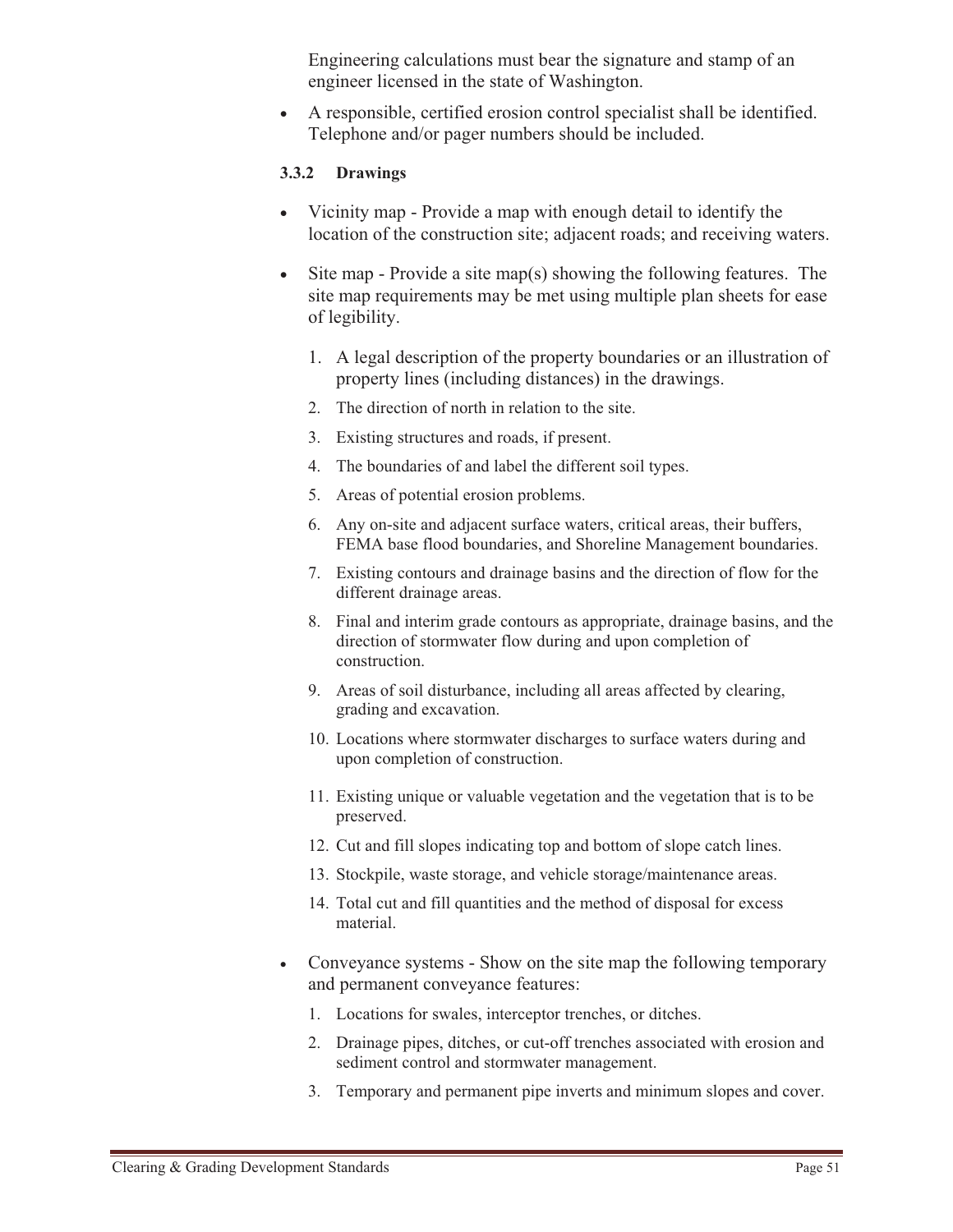- 4. Grades, dimensions, and direction of flow in all ditches and swales, culverts, and pipes.
- 5. Details for bypassing off-site runoff around disturbed areas.
- 6. Locations and outlets of any dewatering systems.
- Location of detention BMPs Show on the site map the locations of stormwater detention BMPs.
- Erosion and Sediment Control (ESC) BMPs Show on the site map all major structural and nonstructural ESC BMPs including:
	- 1. The location of sediment pond(s), pipes and structures.
	- 2. Dimension pond berm widths and inside and outside pond slopes.
	- 3. The trap/pond storage required and the depth, length, and width dimensions.
	- 4. Typical section views through pond and outlet structure.
	- 5. Typical details of gravel cone and standpipe, and/or other filtering devices.
	- 6. Stabilization technique details for inlets and outlets.
	- 7. Control/restrictor device location and details.
	- 8. Stabilization practices for berms, slopes, and disturbed areas.
	- 9. Rock specifications and detail for rock check dam, if used.
	- 10. Spacing for rock check dams as required.
	- 11. Front and side sections of typical rock check dams.
	- 12. The location, detail, and specification for silt fence.
	- 13. The construction entrance location and a detail.
- $\bullet$  Detailed drawings - Any structural practices used that are not referenced in this manual or other local manuals should be explained and illustrated with detailed drawings.
- Other pollutant BMPs Indicate on the site map the location of BMPs to be used for the control of pollutants other than sediment.
- $\bullet$  Monitoring locations - Indicate on the site map the water quality sampling locations, if required by the City or the Department of Ecology. Sampling stations shall be located in accordance with applicable permit requirements.

Standard notes are provided in Appendix II-A. Notes addressing construction phasing and scheduling shall be included on the drawings.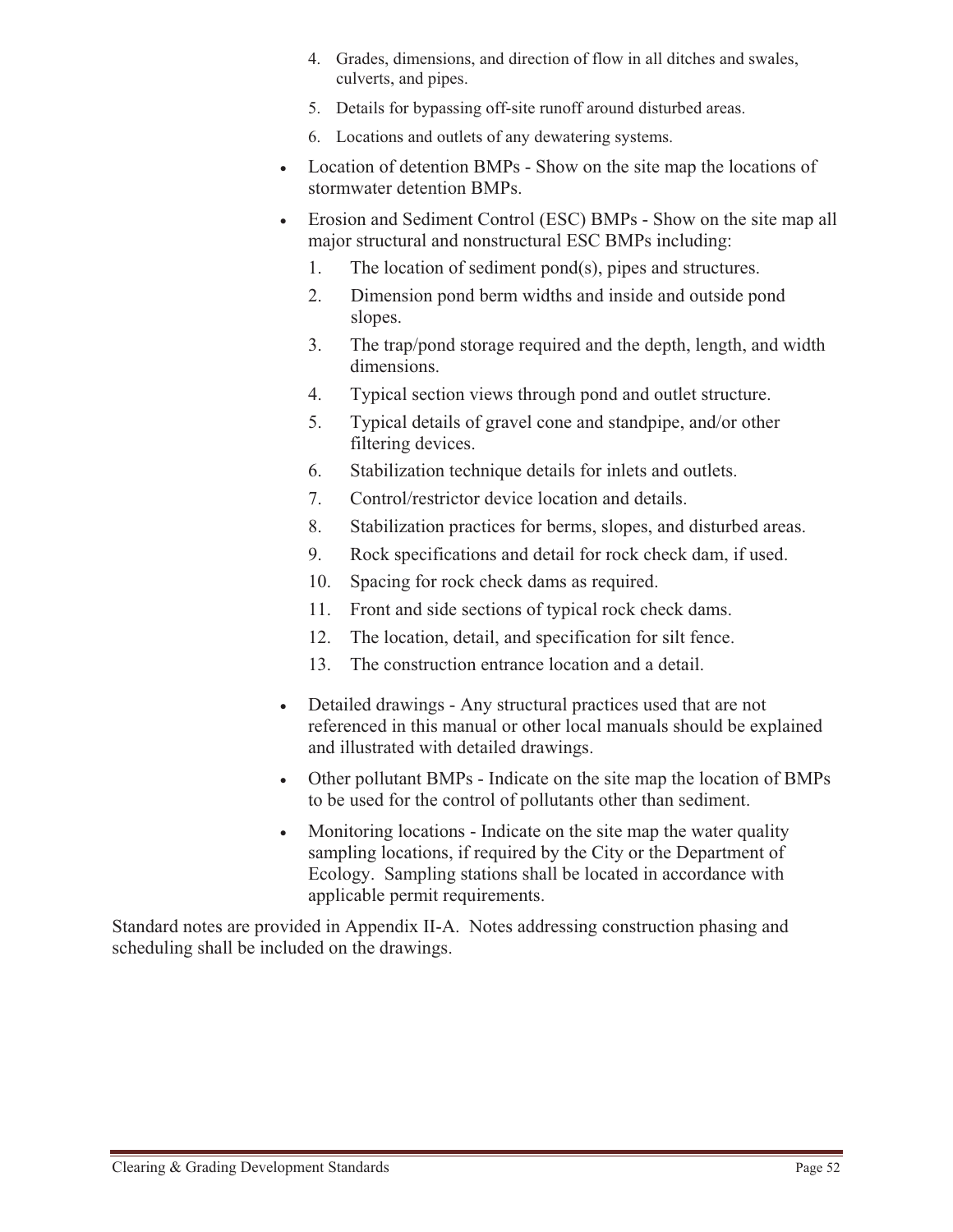# **Construction Stormwater Pollution Prevention Plan (CSWPPP) Worksheet for Construction Projects**

A Construction Stormwater Pollution Prevention Plan (CSWPPP) is required for all projects that meet the thresholds for permitting in section 23.76.035 of the clearing and grading code. The CSWPPP must be implemented beginning with initial soil disturbance and until final stabilization. The CSWPPP must include a narrative, drawings showing the locations of erosion and sediment control (ESC), and a turbidity and pH monitoring plan.

A log book must be maintained for all on-site construction activities and must include a record of the implementation of the CSWPPP, any updates to the CSWPPP, site inspections, and the results of any stormwater quality monitoring. A Construction Emergency Contact Sheet must also be kept in the log book and updated regularly.

#### **Section One: Written Narrative**

This worksheet is meant to provide guidance on City of Bellevue and State of Washington stormwater pollution prevention requirements and a form for the development of a comprehensive written CSWPPP and plan set (ESC). This form identifies stormwater pollution prevention requirements and objectives, provides an extended list of specific Best Management Practices (BMPs) (based upon the State Department of Ecology 2005 Manual) for the Applicant to select to meet the requirements and objectives. The form provides space for the Applicant to describe how these BMPs will be implemented or modified to meet the stormwater control requirements given the unique characteristics of the project and site. Any water quality testing required under project permits or law shall be listed in the written narrative and provided for in the design of the project log book.

Not all BMPs listed in the first section of this form apply to or are appropriate for each project. The expectation is that the Applicant would review the stormwater requirements and objectives listed at the top of each Erosion Control Element and then select the BMPs that are appropriate for the project. The Applicant must explain in the written answer portion of each erosion control element how BMPs will be implemented to protect surface water quality. A drawing shall also be prepared that depicts the location of BMPs to be employed.

#### **Section Two:** ESC Plan Set

The BMPs the Applicant selects in Section One, written narrative, to meet the requirements and objectives of the twelve erosion control elements must be shown on the ESC plan. Some BMP's can be added to the ESC as construction notes. The requirements for the ESC plan include the list of items included in the second part of this application form along with the BMPs selected by you to meet the requirements and objects of each of the 12 Erosion Control Elements that the Applicant lists and describes in the first section of this form.

*Log book*: Each project is required to retain both the written CSWPPP and ESC Plan on site along with the construction drawings. In addition, each project is required to maintain a log book to document required erosion control inspections and water quality tests. The Applicant shall keep the log book on site at all times when construction is occurring and note all changes in the erosion control measures taken to meet conditions experienced in the field. Sample log book pages (site inspection, turbidity monitoring, etc) are included with this form for use by the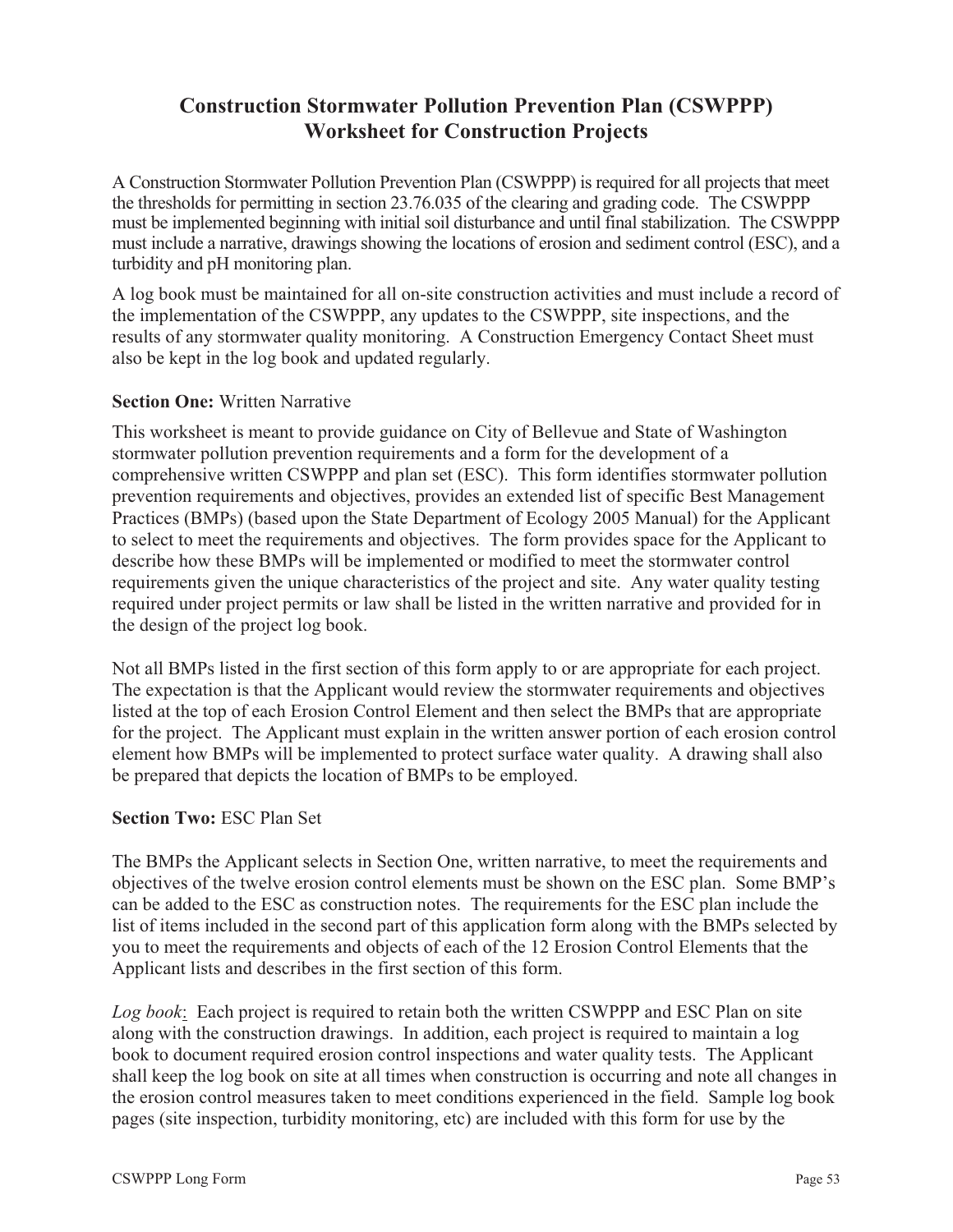Applicant. Modification of the log book page may be needed to fit the requirements of other permits issued for the project.

# **Background Information**

| Dackground miormation                                                                                                                                                                                                                                   |
|---------------------------------------------------------------------------------------------------------------------------------------------------------------------------------------------------------------------------------------------------------|
|                                                                                                                                                                                                                                                         |
|                                                                                                                                                                                                                                                         |
|                                                                                                                                                                                                                                                         |
|                                                                                                                                                                                                                                                         |
| Phone Number:                                                                                                                                                                                                                                           |
|                                                                                                                                                                                                                                                         |
|                                                                                                                                                                                                                                                         |
|                                                                                                                                                                                                                                                         |
| Give an accurate, brief description of the proposed project's scope and nature:                                                                                                                                                                         |
| General description:                                                                                                                                                                                                                                    |
|                                                                                                                                                                                                                                                         |
|                                                                                                                                                                                                                                                         |
|                                                                                                                                                                                                                                                         |
|                                                                                                                                                                                                                                                         |
|                                                                                                                                                                                                                                                         |
|                                                                                                                                                                                                                                                         |
| Proposed area of land disturbance (square feet): ________________________________                                                                                                                                                                       |
| Proposed quantity of excavation (cubic yards): _________________________________                                                                                                                                                                        |
|                                                                                                                                                                                                                                                         |
| Total proposed impervious area to be constructed (square feet) __________________                                                                                                                                                                       |
| Existing site conditions including descriptions of existing topography, existing vegetation, and                                                                                                                                                        |
|                                                                                                                                                                                                                                                         |
|                                                                                                                                                                                                                                                         |
|                                                                                                                                                                                                                                                         |
|                                                                                                                                                                                                                                                         |
|                                                                                                                                                                                                                                                         |
| Description of site soils including soil unit, erodibility, settleability, permeability, depth,<br>texture, and soil structure:<br><u> 1980 - Jan Stein Stein Stein Stein Stein Stein Stein Stein Stein Stein Stein Stein Stein Stein Stein Stein S</u> |
|                                                                                                                                                                                                                                                         |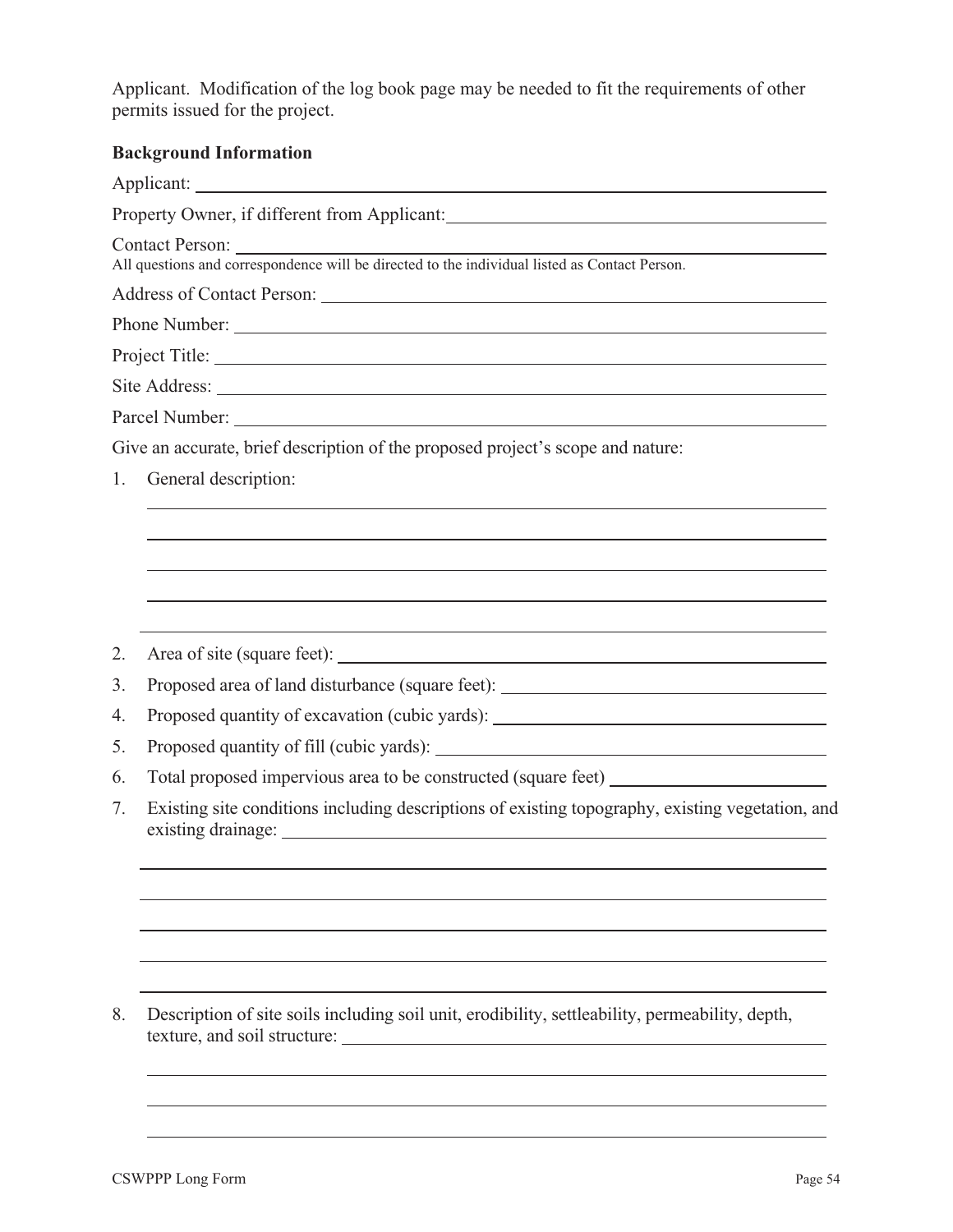9. Description of adjacent areas which may be affected by site disturbance (i.e. streams, lakes, wetlands, residential areas, roads) 10. Description of critical areas that are on or adjacent to the site. 11. Describe potential erosion problems on site. 12. Describe the intended sequence and timing of construction activities and any proposed construction phasing. 13. Describe the construction schedule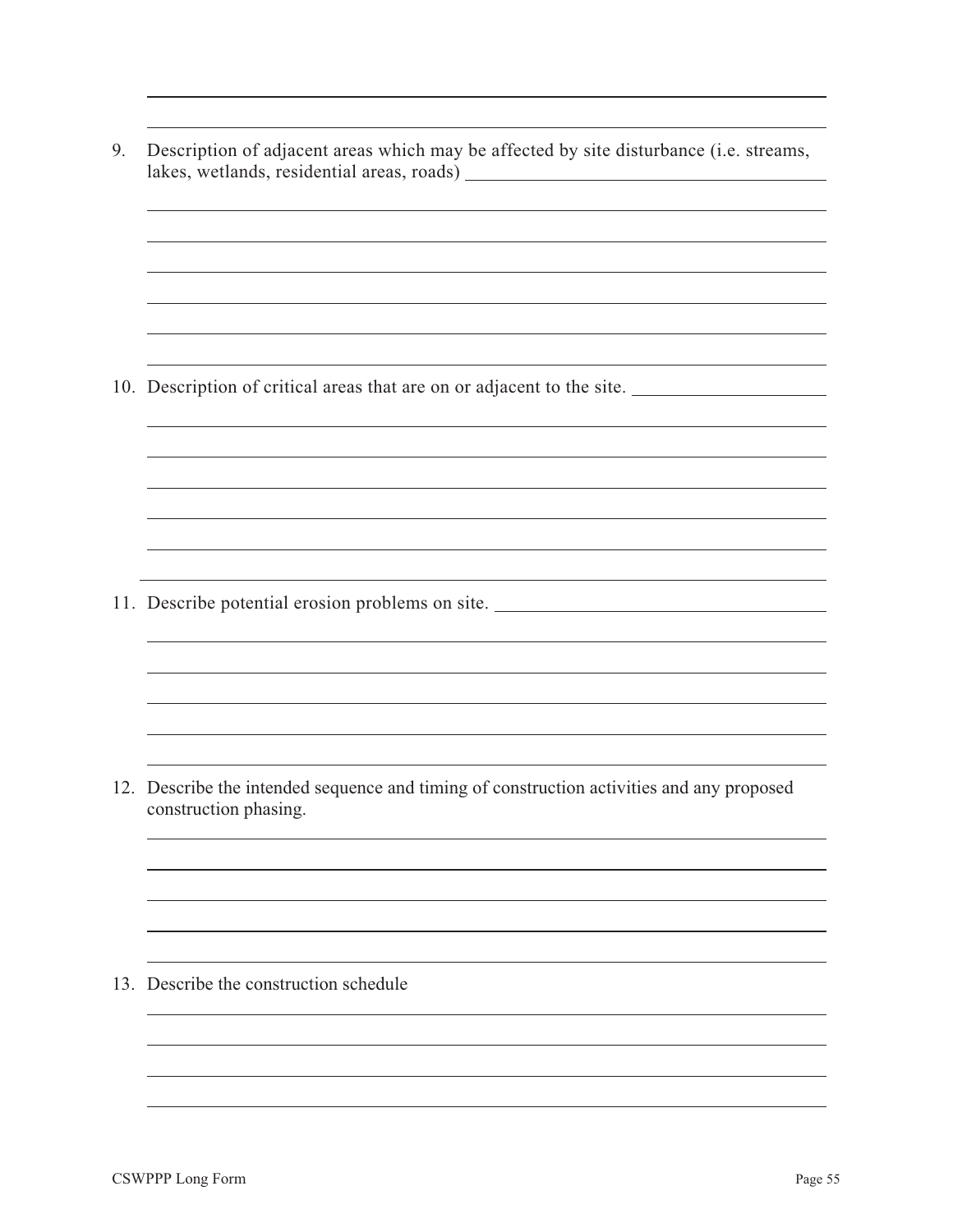14. Describe ownership and financial obligations for the project. Include bond forms and other evidence of financial responsibility for environmental liabilities associated with construction.

15. Engineering calculations for design of sediment ponds, diversion, waterways, etc. Also include calculations for runoff and stormwater detention design, if applicable.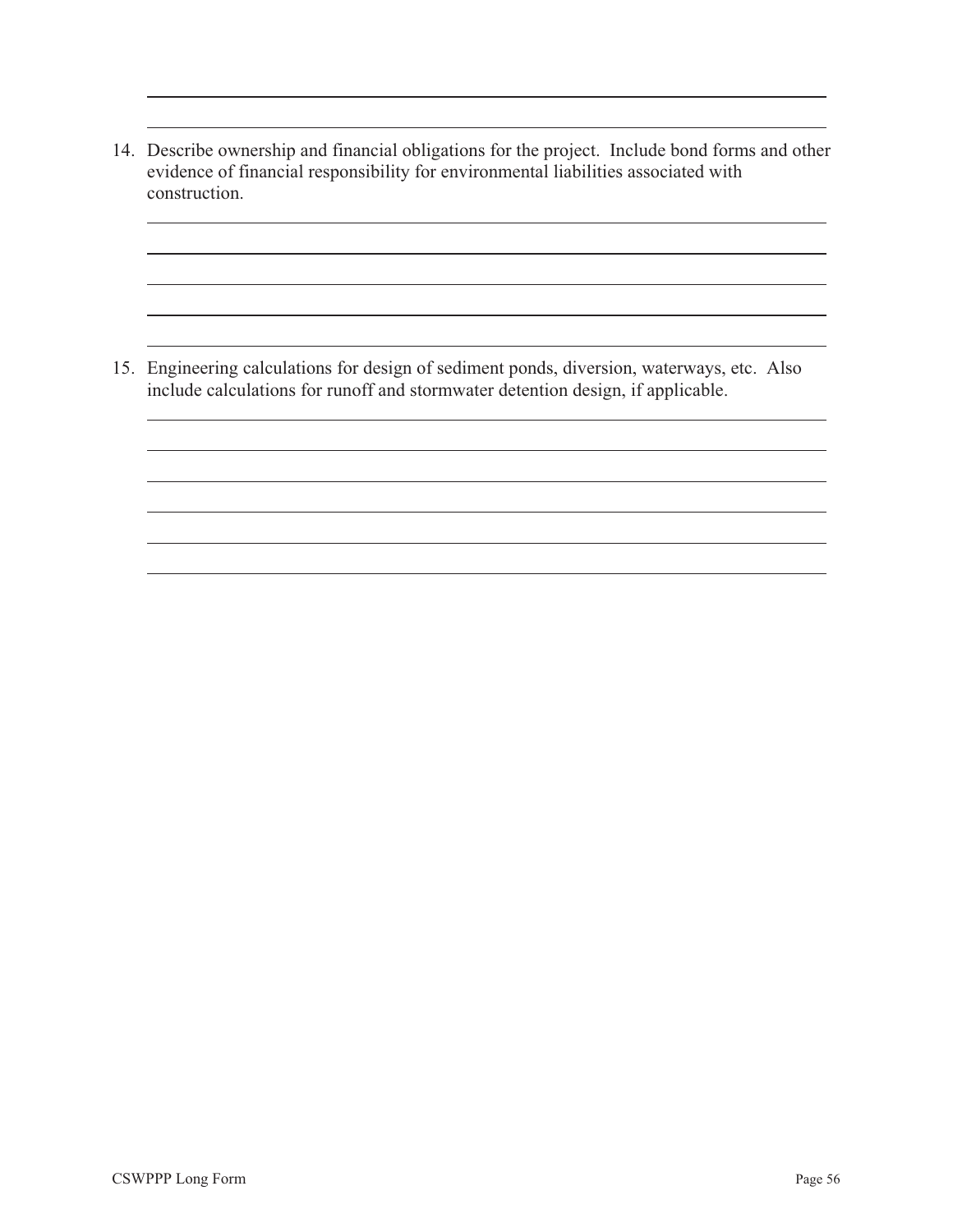# **SECTION ONE: CSWPPP NARRATIVE**

EROSION CONTROL ELEMENT # 1 - Mark Clearing Limits.

#### **Requirements – Mark Clearing Limits**

- 1. Prior to beginning land disturbing activities, including clearing and grading, the Contractor shall clearly mark all clearing limits, sensitive areas and their buffers, and trees that are to be preserved within the construction area. (These areas shall be clearly marked in the field and on the TESC plans to prevent damage and offsite impacts.)
- 2. Plastic, metal, or stake wire fence shall be used to mark the clearing limits.
	- Lath and Flagging shall be used to mark the clearing limits.
- 3. The duff layer, native top soil, and natural vegetation shall be retained in an undisturbed state to the maximum extent practicable. If it is not practicable to retain the duff layer in place, it should be stockpiled on-site, covered to prevent erosion, and replaced immediately upon completion of the ground disturbing activities.

Select from the following Best Management Practices, (BMPs), the ones that the Contractor will implement on the Applicant's site, to meet the erosion control requirements listed above.

- $\Box$  Preserve existing vegetation BMP C 101
- $\Box$  Buffer Zones BMP C102
- $\Box$  High Visibility Plastic or Metal Fence BMP C103
- $\Box$  Stake and Wire Fence BMP C104
- $\Box$  Tree Protection During Construction BMP T101
- $\Box$  Lath and Flagging
- $\Box$  Other
- $\Box$  Not Applicable See explanation below

*Best Management Practices*: Volume 2, Construction Stormwater Pollution Prevention, of the Department of Ecology Stormwater Management Manual for Western Washington, is located at http://www.ecy.wa.gov/pubs/0510030.pdf

#### **Note: The BMPs that the Contractor selects to address the "Mark Clearing Limits" erosion control element of the project need to be shown or added as a note on the TESC plan.**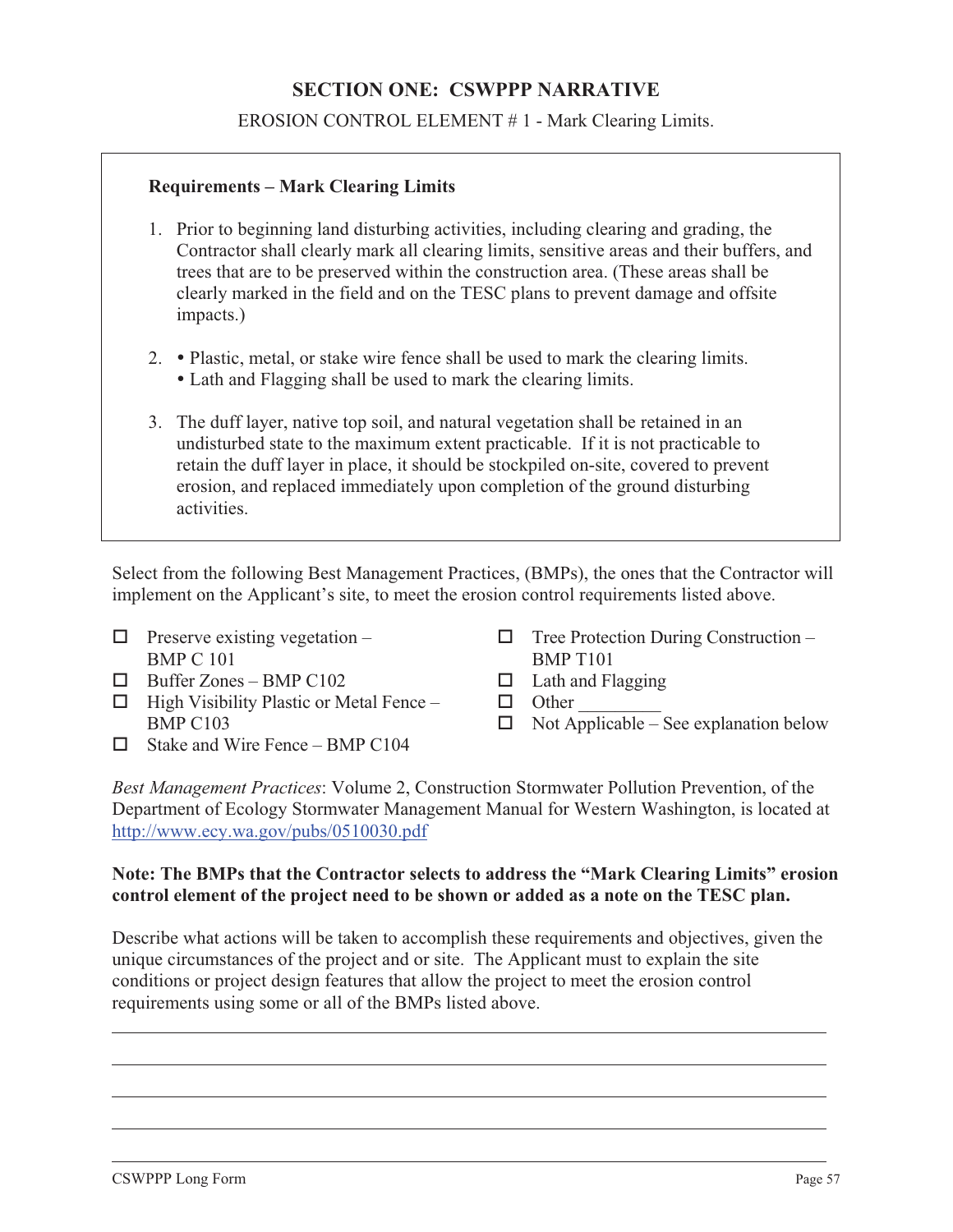#### **Requirements – Establish Construction Access**

- 1. Construction vehicle access and exit shall be limited to one route, if possible, or two for linear projects such as roadways where more than one access is necessary for large equipment maneuvering.
- 2. Access point(s) shall be stabilized with a pad of quarry spalls or crushed rock prior to traffic leaving the construction site to minimize the tracking of soil onto public roads.
- 3. Wheel wash or tire baths should be located on site, if applicable.
- 4. If soil is tracked off site, the Contractor shall clean paved roads if necessary to prevent sediment from entering surface waters. Sediment shall be removed from roads by shoveling or pickup sweeping and shall be transported to a controlled sediment disposal area. Street washing is not allowed.

Select from the following Best Management Practices, (BMPs), the ones that the Contractor will implement on your site, to meet the erosion control requirements listed above.

- $\Box$  Stabilized Construction Entrance BMP C105
- $\Box$  Wheel Wash BMP C106
- $\Box$  Construction Road/Parking Area Stabilization BMP C107
- **D** Other
- $\Box$  Not Applicable See explanation below.

*Best Management Practices*: Volume 2, Construction Stormwater Pollution Prevention, of the Department of Ecology Stormwater Management Manual for Western Washington, is located at http://www.ecy.wa.gov/pubs/0510030.pdf

#### **Note: The BMPs that the Contractor selects to control the "Establish Construction Access" erosion control element of the project need to be shown or added as a note on the TESC plan.**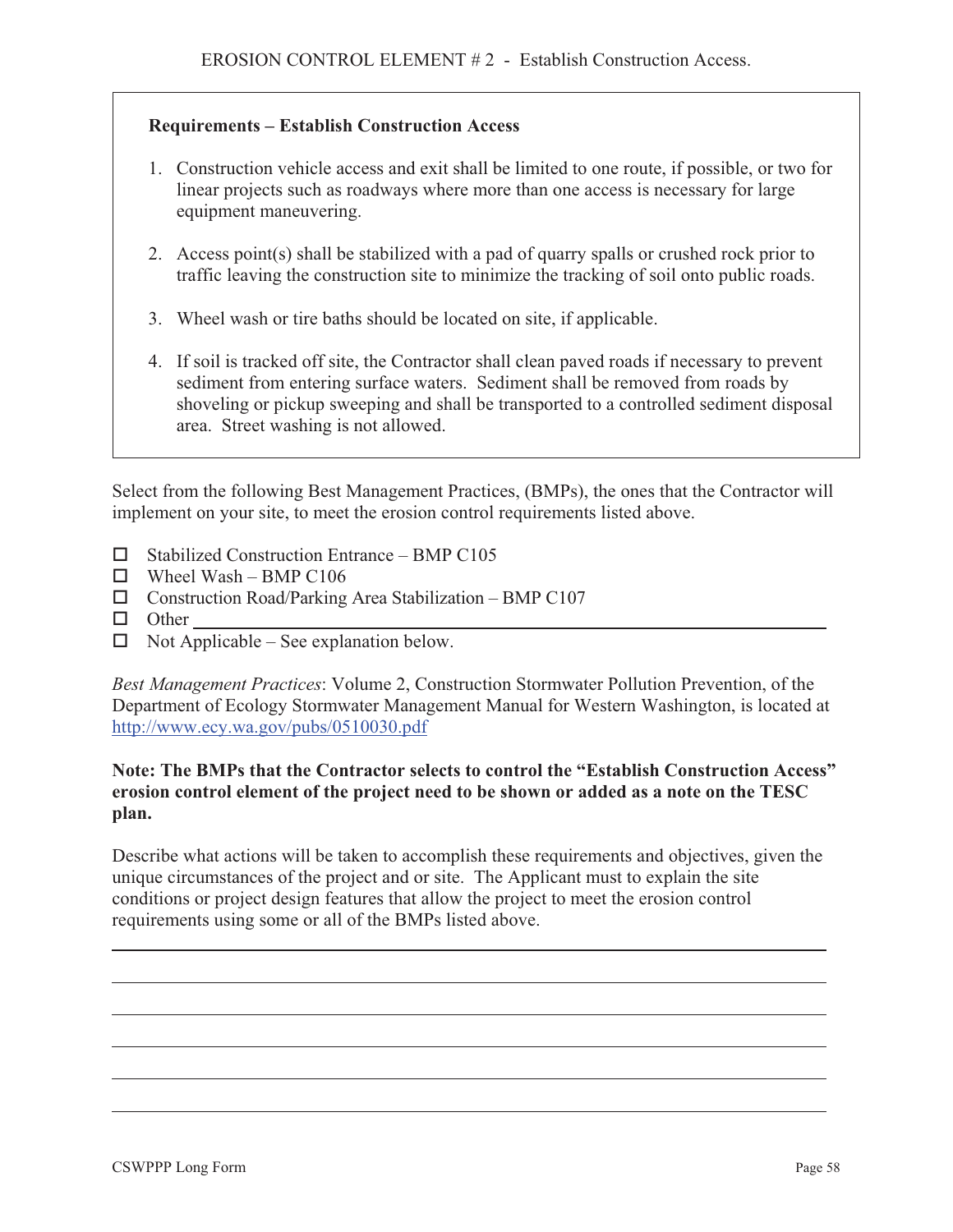#### **Requirements – Control Flow Rates**

1. Any stormwater retention/detention facilities that are part of providing temporary erosion control for the project shall be constructed as one of the first steps in grading.

Select from the following Best Management Practices, (BMPs), the ones that the Contractor will implement on your site, to meet the erosion control requirements listed above.

- $\Box$  Sediment trap BMP C240
- $\Box$  Temporary Sediment Pond C241
- **D** Other
- $\Box$  Not Applicable See explanation below.

*Best Management Practices*: Volume 2, Construction Stormwater Pollution Prevention, of the Department of Ecology Stormwater Management Manual for Western Washington, is located at http://www.ecy.wa.gov/pubs/0510030.pdf

#### **Note: The BMPs that the contractor selects to control the "Control Flow Rates" erosion control element of the project need to be shown or added as a note on the TESC plan.**

Describe what actions will be taken to accomplish these requirements and objectives, given the unique circumstances of the project and or site. The Applicant must to explain the site conditions or project design features that allow the project to meet the erosion control requirements using some or all of the BMPs listed above.

\_\_\_\_\_\_\_\_\_\_\_\_\_\_\_\_\_\_\_\_\_\_\_\_\_\_\_\_\_\_\_\_\_\_\_\_\_\_\_\_\_\_\_\_\_\_\_\_\_\_\_\_\_\_\_\_\_\_\_\_\_\_\_\_\_\_\_\_\_\_\_\_\_\_\_\_

\_\_\_\_\_\_\_\_\_\_\_\_\_\_\_\_\_\_\_\_\_\_\_\_\_\_\_\_\_\_\_\_\_\_\_\_\_\_\_\_\_\_\_\_\_\_\_\_\_\_\_\_\_\_\_\_\_\_\_\_\_\_\_\_\_\_\_\_\_\_\_\_\_\_\_\_

\_\_\_\_\_\_\_\_\_\_\_\_\_\_\_\_\_\_\_\_\_\_\_\_\_\_\_\_\_\_\_\_\_\_\_\_\_\_\_\_\_\_\_\_\_\_\_\_\_\_\_\_\_\_\_\_\_\_\_\_\_\_\_\_\_\_\_\_\_\_\_\_\_\_\_\_

\_\_\_\_\_\_\_\_\_\_\_\_\_\_\_\_\_\_\_\_\_\_\_\_\_\_\_\_\_\_\_\_\_\_\_\_\_\_\_\_\_\_\_\_\_\_\_\_\_\_\_\_\_\_\_\_\_\_\_\_\_\_\_\_\_\_\_\_\_\_\_\_\_\_\_\_

\_\_\_\_\_\_\_\_\_\_\_\_\_\_\_\_\_\_\_\_\_\_\_\_\_\_\_\_\_\_\_\_\_\_\_\_\_\_\_\_\_\_\_\_\_\_\_\_\_\_\_\_\_\_\_\_\_\_\_\_\_\_\_\_\_\_\_\_\_\_\_\_\_\_\_\_

\_\_\_\_\_\_\_\_\_\_\_\_\_\_\_\_\_\_\_\_\_\_\_\_\_\_\_\_\_\_\_\_\_\_\_\_\_\_\_\_\_\_\_\_\_\_\_\_\_\_\_\_\_\_\_\_\_\_\_\_\_\_\_\_\_\_\_\_\_\_\_\_\_\_\_\_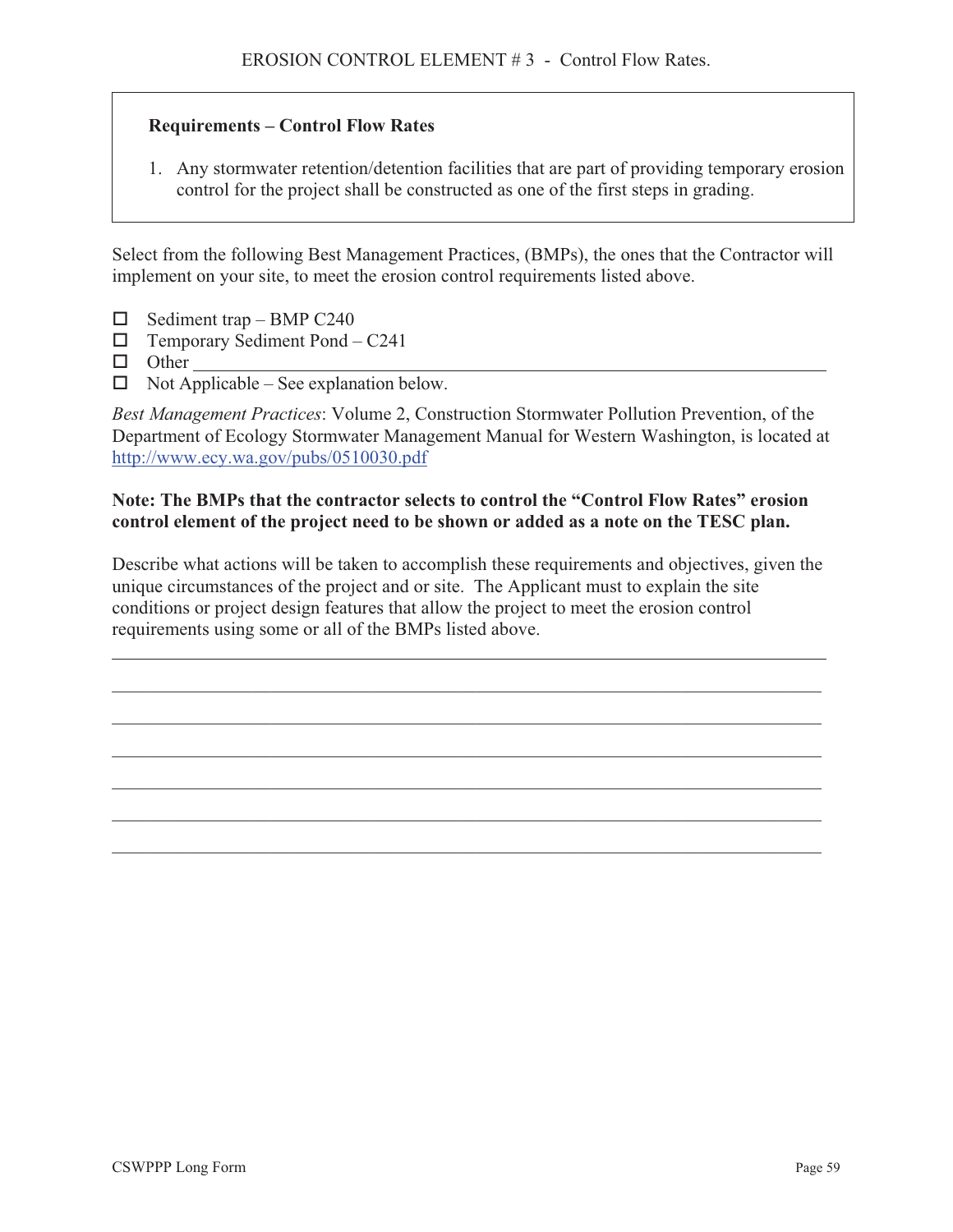### **Requirements – Install Sediment Controls**

1. Prior to leaving the construction site or prior to discharge to an infiltration facility, stormwater runoff from disturbed areas shall pass through a sediment pond or other appropriate sediment removal BMP. Runoff from fully stabilized areas may be discharged without a sediment removal BMP, but must meet the flow control performance standard of protecting properties and waterways downstream from development sites from erosion due to increases in the volume, velocity, and peak flow rate of stormwater runoff from the project site, as required by the City of Bellevue.

(Full stabilization means concrete or asphalt paving; quarry spalls used as ditch lining; or the use of rolled erosion products, a bonded fiber matrix product, or established vegetative cover in a manner that will fully prevent soil erosion.)

- 2. Sediment ponds, vegetated buffer strips, sediment barriers or filters, dikes, and other BMPs intended to trap sediment on site shall be constructed as one of the first steps in grading. These BMPs shall be functional before other land disturbing activities take place.
- 3. Earthen structures such as dams, dikes and diversion, that are part of the erosion control plan, shall be seeded and mulched according to the timing indicated in Element #5.
- 4. BMPs intended to trap sediment on site must be located in a manner to avoid interference with the movement of juvenile salmonids attempting to enter offchannel areas or drainages, often during non-storm events, in response to rain event changes in stream elevation or wetted area.

Select from the following Best Management Practices, (BMPs), the ones that the Contractor will implement on your site, to meet the erosion control requirements listed above.

- $\Box$  Straw Bale Barrier BMP C230
- $\Box$  Brush Barrier BMP C231
- $\Box$  Gravel Filter Berm BMP C232
- $\Box$  Silt Fence BMP C233
- $\Box$  Vegetated strip BMP C234
- $\Box$  Straw wattles BMP C235
- $\Box$  Sediment Trap –BMP C240
- $\Box$  Temporary Sediment Pond BMP C241
- □ Construction Stormwater Chemical Treatment – BMP C250
- $\Box$  Construction Stormwater Filtration BMP C251
- $\Box$  Other
- $\Box$  Not Applicable See explanation below.

*Best Management Practices*: Volume 2, Construction Stormwater Pollution Prevention, of the Department of Ecology Stormwater Management Manual for Western Washington, is located at http://www.ecy.wa.gov/pubs/0510030.pdf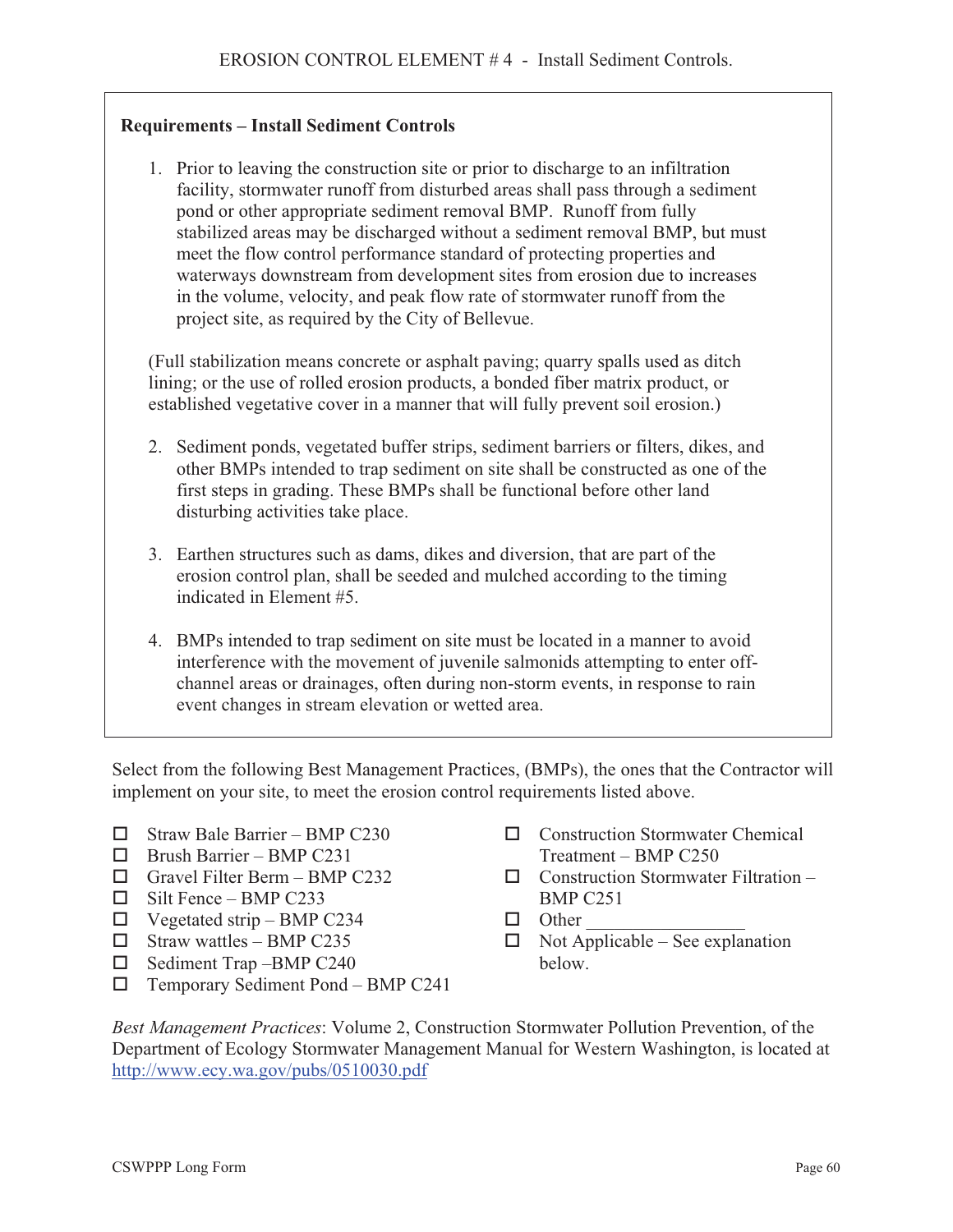#### **Note: The BMPs that the contractor selects to control the "Install Sediment Controls" erosion control element of the project need to be shown or added as a note on the TESC plan.**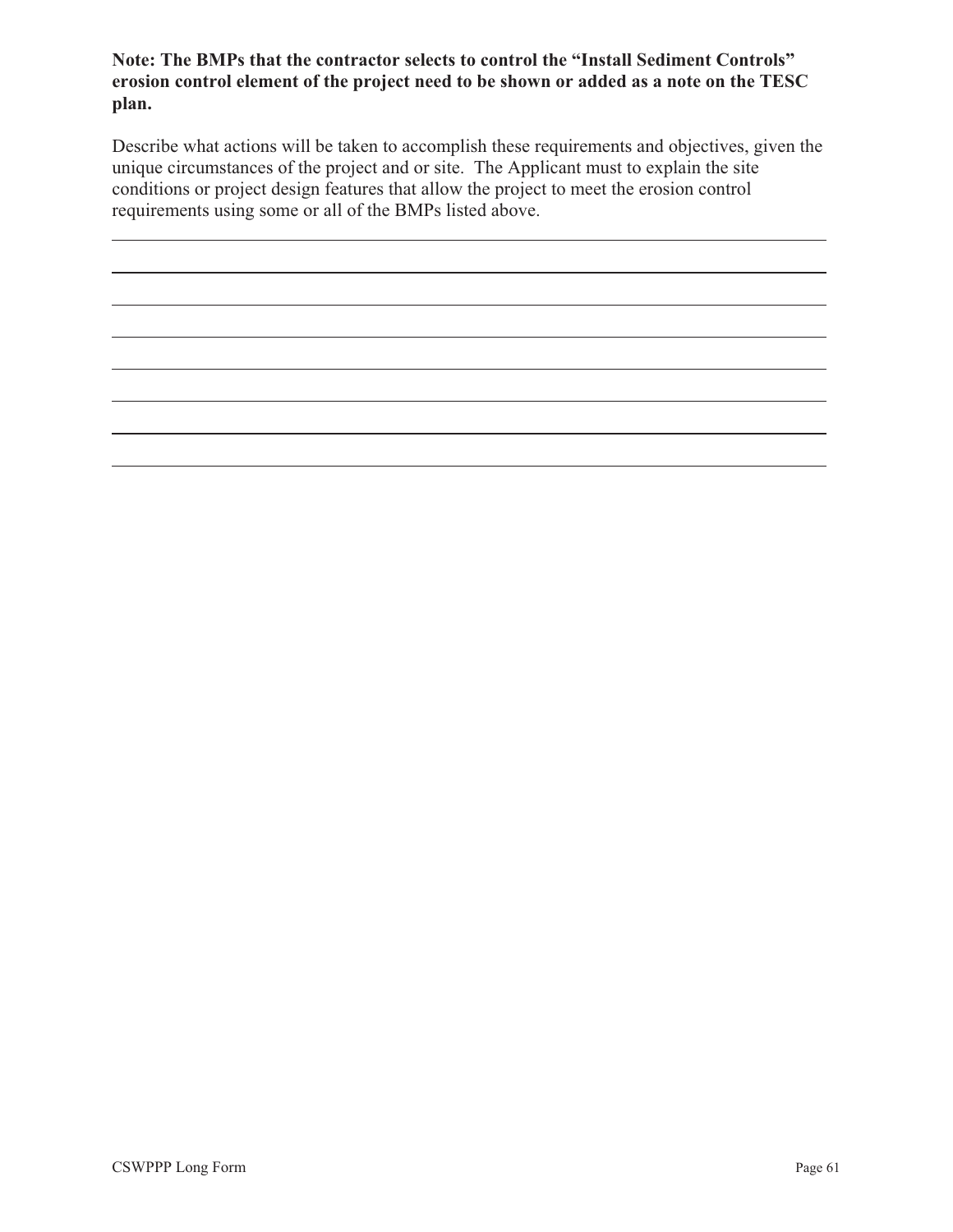#### **Requirements – Stabilize Soils**

- 1. From October 1 through April 30, no soils shall remain exposed and unworked for more than 2 days. From May 1 to September 30, no soils shall remain exposed and unworked for more than 7 days. This condition applies to all soils on site, whether at final grade or not. These time limits may be adjusted by the city if it can be shown that the average time between storm events justifies a different standard. (Requests to modify these timeframes must be made in writing and approved by the City of Bellevue before any deviation in these erosion control measures is permitted.)
- 2. Soils shall be stabilized at the end of the shift before a holiday or weekend if needed based on the weather forecast.
- 3. Soil stockpiles must be stabilized from erosion, protected with sediment trapping measures and when possible, be located away from storm drain inlets, waterways and drainage channels.
- 4. Linear construction activities, including right-of-way and easement clearing, roadway development, pipelines, and trenching for utilities, shall be conducted to meet the soil stabilization requirements. Contractors shall install the bedding materials, roadbeds, structures, pipeline, or utilities and re-stabilize the disturbed soils so that:

**From October 1 through April 30 no soils shall remain exposed and unworked for more than 2 days and** 

**From May 1 to September 30, no soils shall remain exposed and unworked for more than 7 days.** 

**CSWPPP Guidance:** Soil stabilization measures should be appropriate for the time of year, site conditions, estimated duration of use, and potential water quality impacts that stabilization agents may have on downstream water or ground water. Applicable practices include, but are not limited to, temporary and permanent seeding, sodding, mulching, plastic covering, erosion control fabrics and matting, soil application of polyacrylimide (PAM), the early application of gravel base on areas to be paved, and dust control.

Select from the following Best Management Practices, (BMPs), the ones that the Contractor will implement on the site, to meet the erosion control requirements listed above.

- $\Box$  Temporary & Permanent Seeding BMP C120
- $\Box$  Mulching BMP C121
- $\Box$  Nets & blankets BMP C122
- $\Box$  Plastic Covering BMP C123
- $\Box$  Sodding BMP C124
- $\Box$  Topsoiling BMP C125
- $\Box$  Polyacrylamide for Soil Erosion Protection – BMP C126
- $\Box$  Surface Roughening BMP C130
- $\Box$  Gradient Terraces BMP C131
- $\Box$  Dust Control BMP C140
- $\Box$  Small project construction stormwater pollution prevention - BMP C180
- $\Box$  Other
- $\Box$  Not Applicable See explanation below.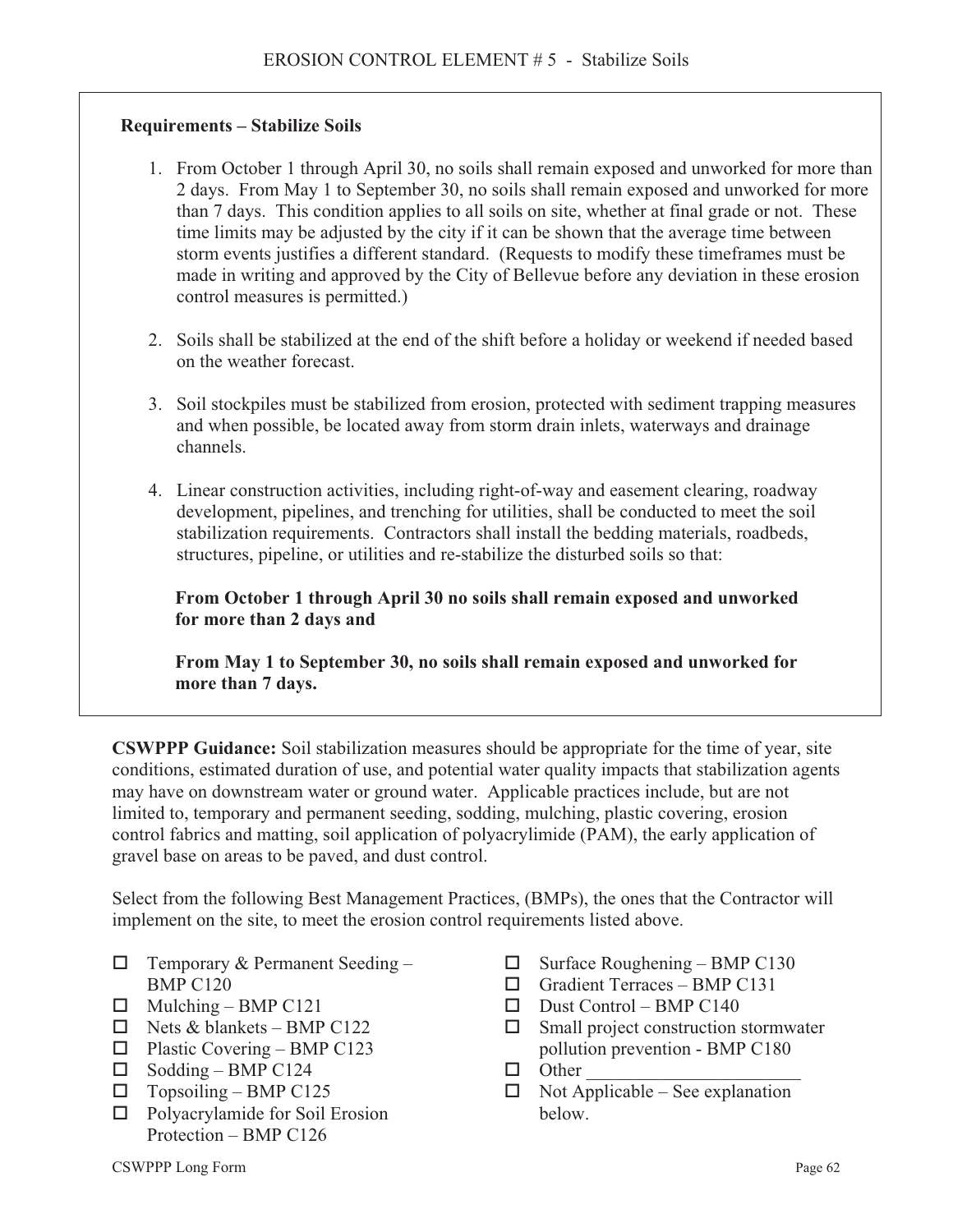*Best Management Practices*: Volume 2, Construction Stormwater Pollution Prevention, of the Department of Ecology Stormwater Management Manual for Western Washington, is located at http://www.ecy.wa.gov/pubs/0510030.pdf

#### **Note: The BMPs that the Contractor selects to control the "Stabilize Soils" erosion control element of the project need to be shown or added as a note on the TESC plan.**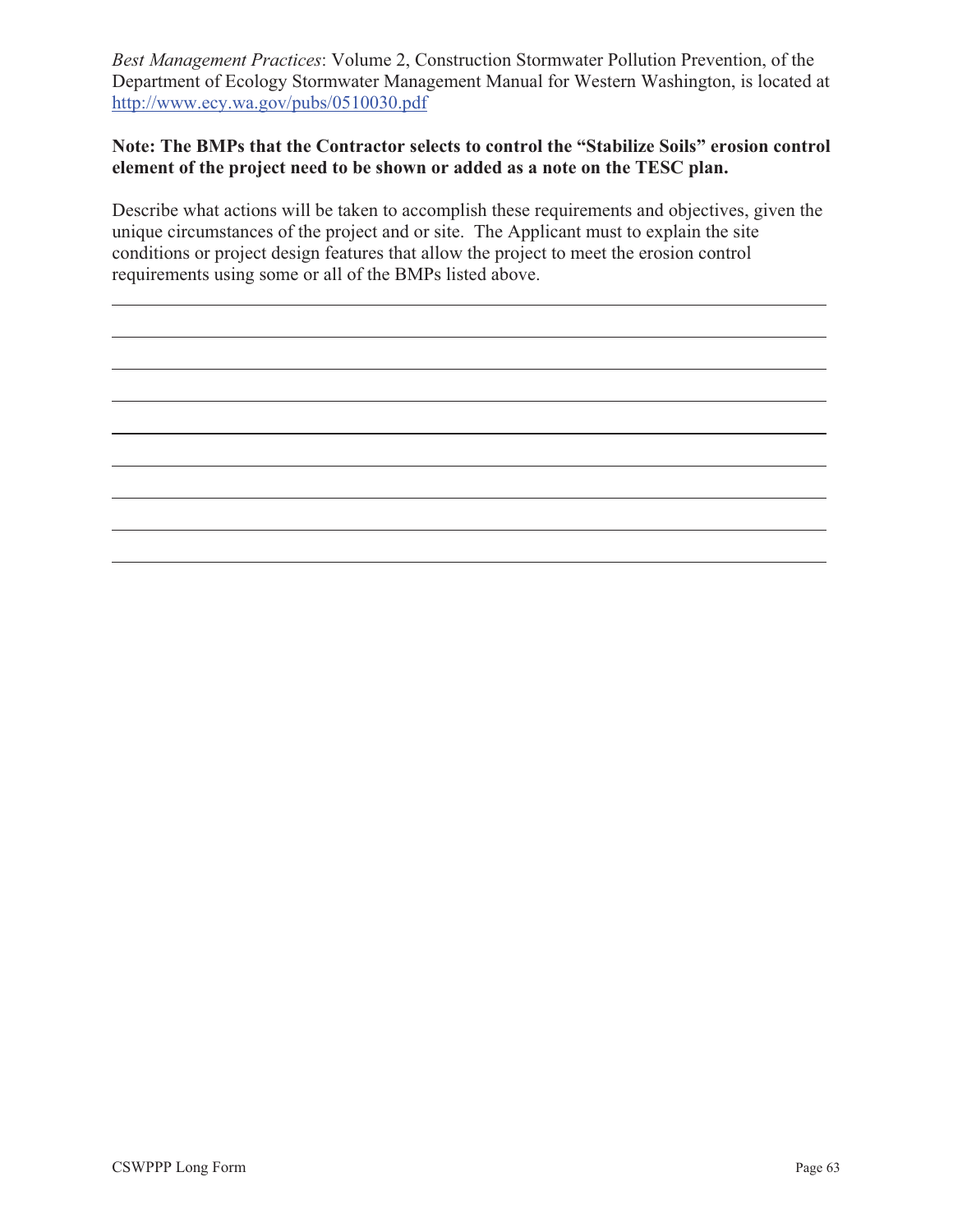#### **Requirements – Protect Slopes**

- 1. Off-site stormwater (run-on) shall be diverted away from slopes and disturbed areas with interceptor dikes and/or swales. Off-site stormwater should be managed separately from stormwater generated on the site.
- 2. At the top of slopes drainage shall be collected in pipe slope drains or protected channels to prevent erosion. Temporary pipe slope drains shall handle the peak flow from a 10 year, 24 hour event assuming a Type 1A rainfall distribution. Alternatively, the 10-year and 25 year, 1-hour flow rates indicated by an approved continuous runoff model, increased by a factor of 1.6, may be used. Consult the Utilities Engineering Standards for sizing PERMANENT pipe slope drains.
- 3. Provide drainage to remove ground water intersecting the slope surface of exposed soil areas. Excavated material shall be placed on the uphill side of trenches, consistent with safety and space considerations.
- 4. Check dams shall be placed at regular intervals within channels that are cut down a slope. (Show a detail on TESC plan if this technique is to be used onsite.) Soils shall be stabilized as specified in Element # 5.
- 5. Minimize cut slope length and steepness. Slope surfaces shall be roughened.

**CSWPPP Guidance:** Consider soil type and its potential for erosion. Reduce slope runoff velocities by reducing the continuous length of slope with terracing and diversions, reduce slope steepness, and roughen slope surface.

Select from the following Best Management Practices, (BMPs), the ones that the Contractor will implement on the site, to meet the erosion control requirements listed above.

- $\Box$  Temporary & permanent seeding BMP  $C120$
- $\Box$  Nets & blankets BMP C122
- $\Box$  Plastic covering BMP C123
- $\Box$  Surface Roughening BMP C130
- $\Box$  Gradient Terraces BMP C131
- $\Box$  Interceptor dike and swale BMP C200
- $\Box$  Pipe Slope Drains BMP C204
- $\square$  Subsurface Drains BMP C205
- Level Spreader BMP C206
- $\Box$  Other
- $\Box$  Not Applicable See explanation below.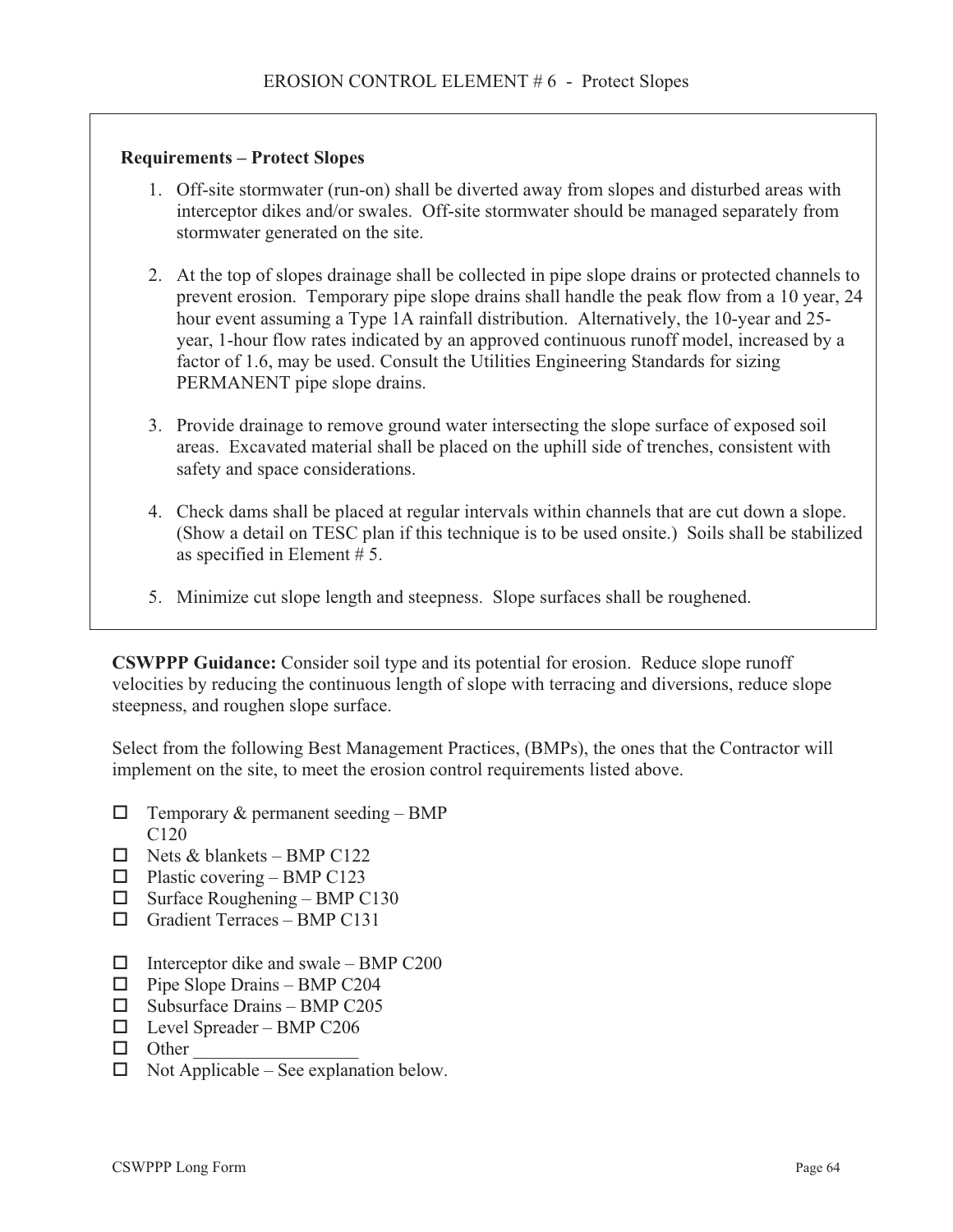*Best Management Practices*: Volume 2, Construction Stormwater Pollution Prevention, of the Department of Ecology Stormwater Management Manual for Western Washington, is located at http://www.ecy.wa.gov/pubs/0510030.pdf

#### **Note: The BMPs that the Contractor selects to control the "Protect Slopes" erosion control element of your project need to be shown or added as a note on the TESC plan.**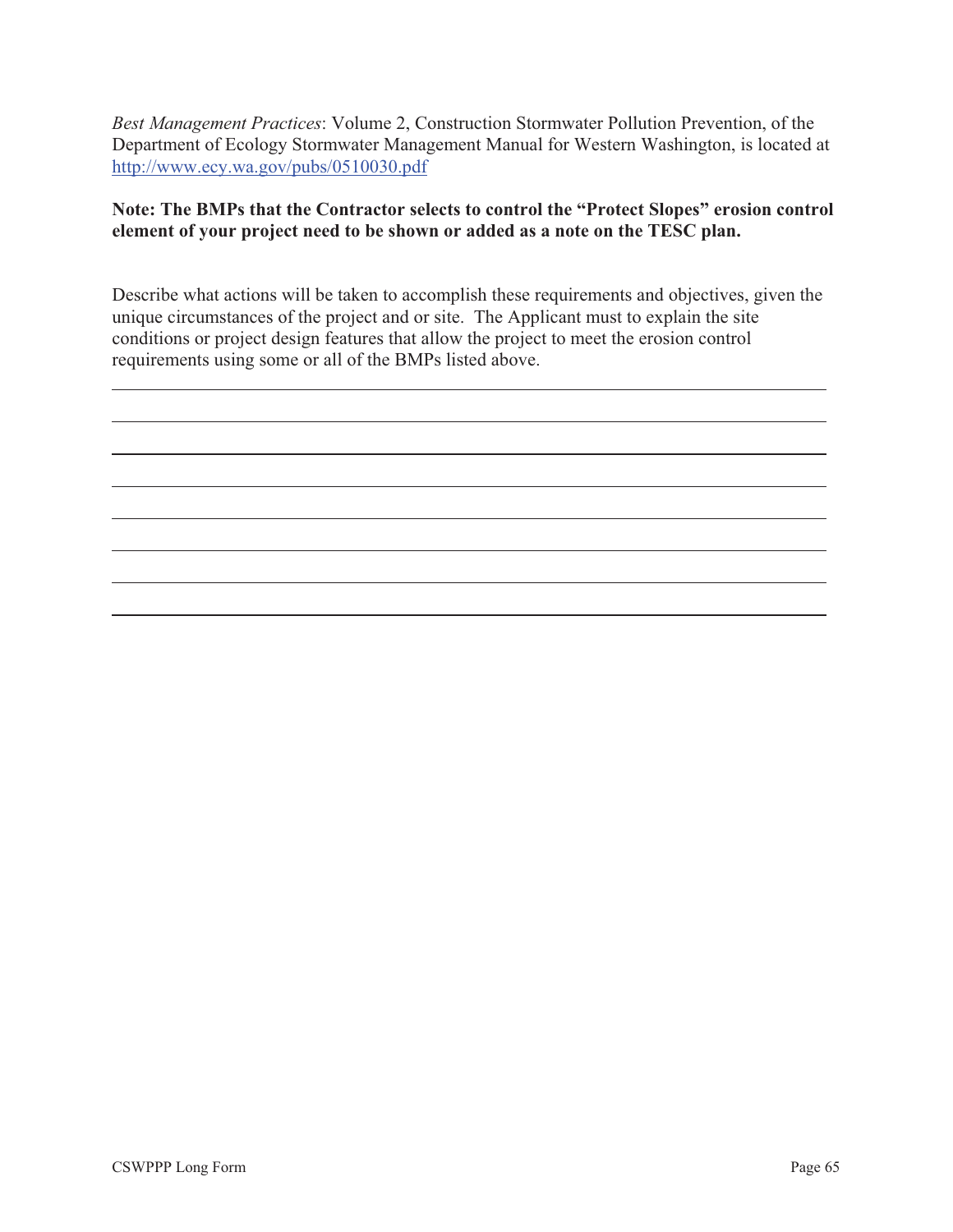#### **Requirements – Protect Drain Inlets**

- 1. All storm drain inlets made operable during construction shall be protected so that stormwater runoff does not enter the conveyance system without first being treated to remove sediment.
- 2. All approach roads shall be kept clean. Sediment shall not be allowed to enter storm drains without prior and adequate treatment unless on-site treatment is provided before the storm drain discharges to surface waters.
- 3. Inlets should be inspected weekly at a minimum and daily during storm events. Inlet protection devices should be cleaned or removed and replaced when sediment has filled one-third of the available storage (unless a different standard is specified by the product manufacturer.)

Select from the following Best Management Practices, (BMPs), the ones that the Contractor will implement on the site, to meet the erosion control requirements listed above.

- $\Box$  Storm drain inlet protection BMP C220
- **D** Other
- $\Box$  Not Applicable See explanation below.

*Best Management Practices*: Volume 2, Construction Stormwater Pollution Prevention, of the Department of Ecology Stormwater Management Manual for Western Washington, is located at http://www.ecy.wa.gov/pubs/0510030.pdf

#### **Note: The BMPs that the Contractor selects to control the "Protect Drain Inlets" erosion control element of the project need to be shown or added as a note on the TESC plan.**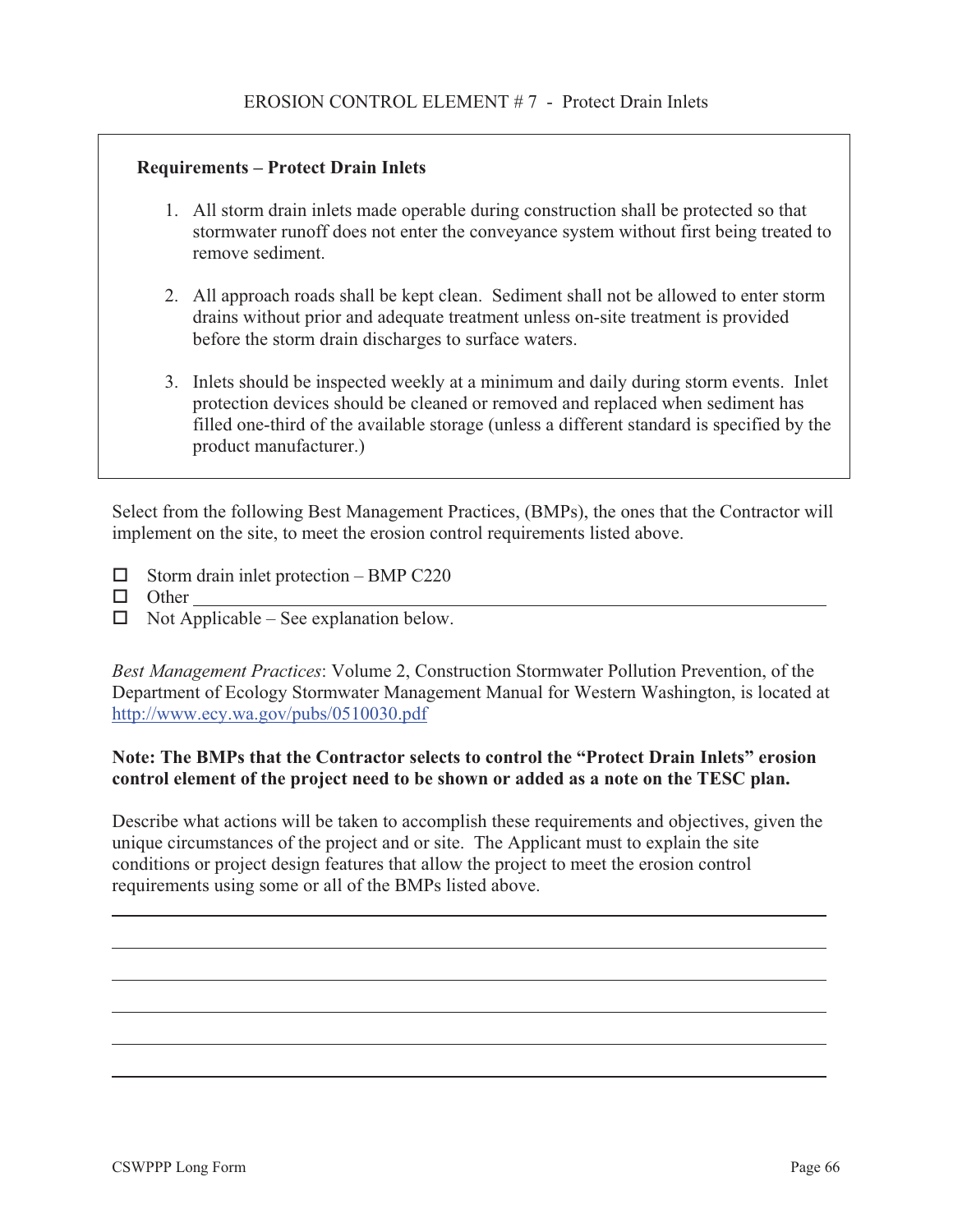### **Requirements – Stabilize Channel Outlets**

- 1. All temporary on-site conveyance channels shall be designed, constructed and stabilized to prevent erosion from the expected peak 10 minute velocity of flow from a Type 1A, 10 year, 24-hour frequency storm for the developed condition. Alternatively, the 10-year, 1 hour flow rate indicated by an approved continuous runoff model, increased by a factor of 1.6, may be used.
- 2. Stabilization, including armoring material, adequate to prevent erosion of outlets, adjacent stream banks, slopes and downstream reaches shall be provided at the outlets of all conveyance systems.

Select from the following Best Management Practices, (BMPs), the ones that the Contractor will implement on your site, to meet the erosion control requirements listed above.

- $\Box$  Channel lining BMP C202
- $\Box$  Outlet protection BMP C209
- $\Box$  Other
- $\Box$  Not Applicable See explanation below.

*Best Management Practices*: Volume 2, Construction Stormwater Pollution Prevention, of the Department of Ecology Stormwater Management Manual for Western Washington, is located at http://www.ecy.wa.gov/pubs/0510030.pdf

#### **Note: The BMPs that the Contractor selects to control the "Stabilize Channel and Outlets" erosion control element of the project need to be shown or added as a note on the TESC plan.**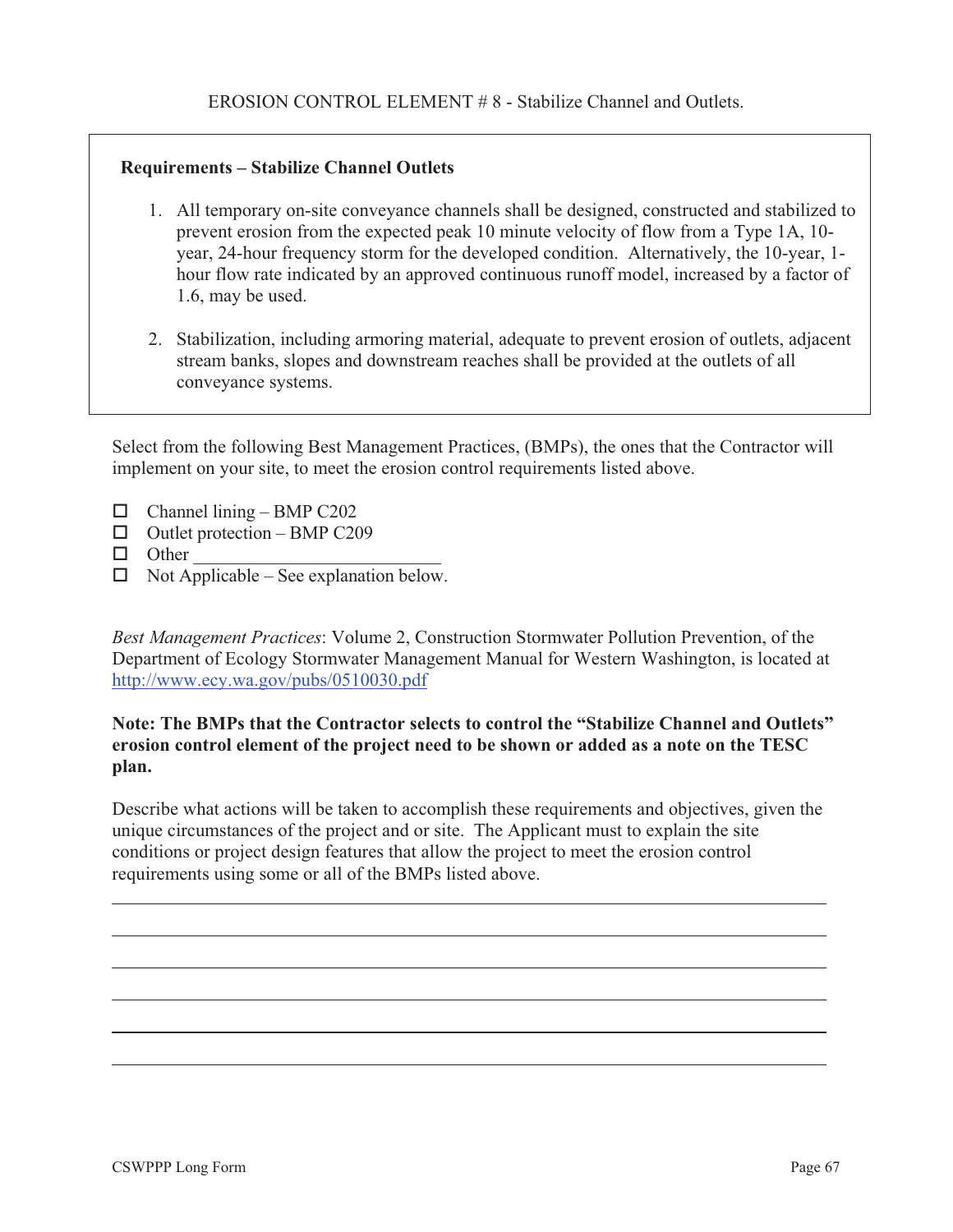#### **Requirements – Control Pollutants**

- 1. All pollutants, including waste materials and demolition debris, that occur onsite shall be handled and disposed of in a manner that does not cause contamination of stormwater. Woody debris may be chopped and spread on site.
- 2. Cover, containment, and protection from vandalism shall be provided for all chemicals, liquid products, petroleum products, and non-inert wastes present on the site (see Chapter 173-304 WAC for the definition of inert waste). On-site fueling tanks shall include secondary containment.
- 3. Maintenance and repair of heavy equipment and vehicles involving oil changes, hydraulic system drain down, solvent and de-greasing cleaning operations, fuel tank drain down and removal, and other activities which may result in discharge or spillage of pollutants to the ground or into stormwater runoff must be conducted using spill prevention measures, such as drip pans. Contaminated surfaces shall be cleaned immediately following any discharge or spill incident.
- 4. Emergency repairs may be performed on-site using temporary plastic placed beneath and, if raining, over the vehicle. Wheel wash or tire bath wastewater shall be discharged to a separate on-site treatment system or to the sanitary sewer, when permitted.
- 5. Application of agricultural chemicals, including fertilizers and pesticides, shall be conducted in a manner and at application rates that will not result in loss of chemical to stormwater runoff. Manufacturers' recommendations for application rates and procedures shall be followed.
- 6. BMPs shall be used to prevent or treat contamination of stormwater runoff by pH modifying sources. These sources include, but are not limited to, bulk cement, cement kiln dust, fly ash, new concrete washing and curing waters, waste streams generated from concrete grinding and sawing, exposed aggregate processes, and concrete pumping and mixer washout waters. Stormwater discharges shall not cause or contribute to a violation of the water quality standard for pH in the receiving water.
- 7. Construction sites with significant concrete work shall adjust the pH of stormwater if necessary to prevent violations of water quality standards.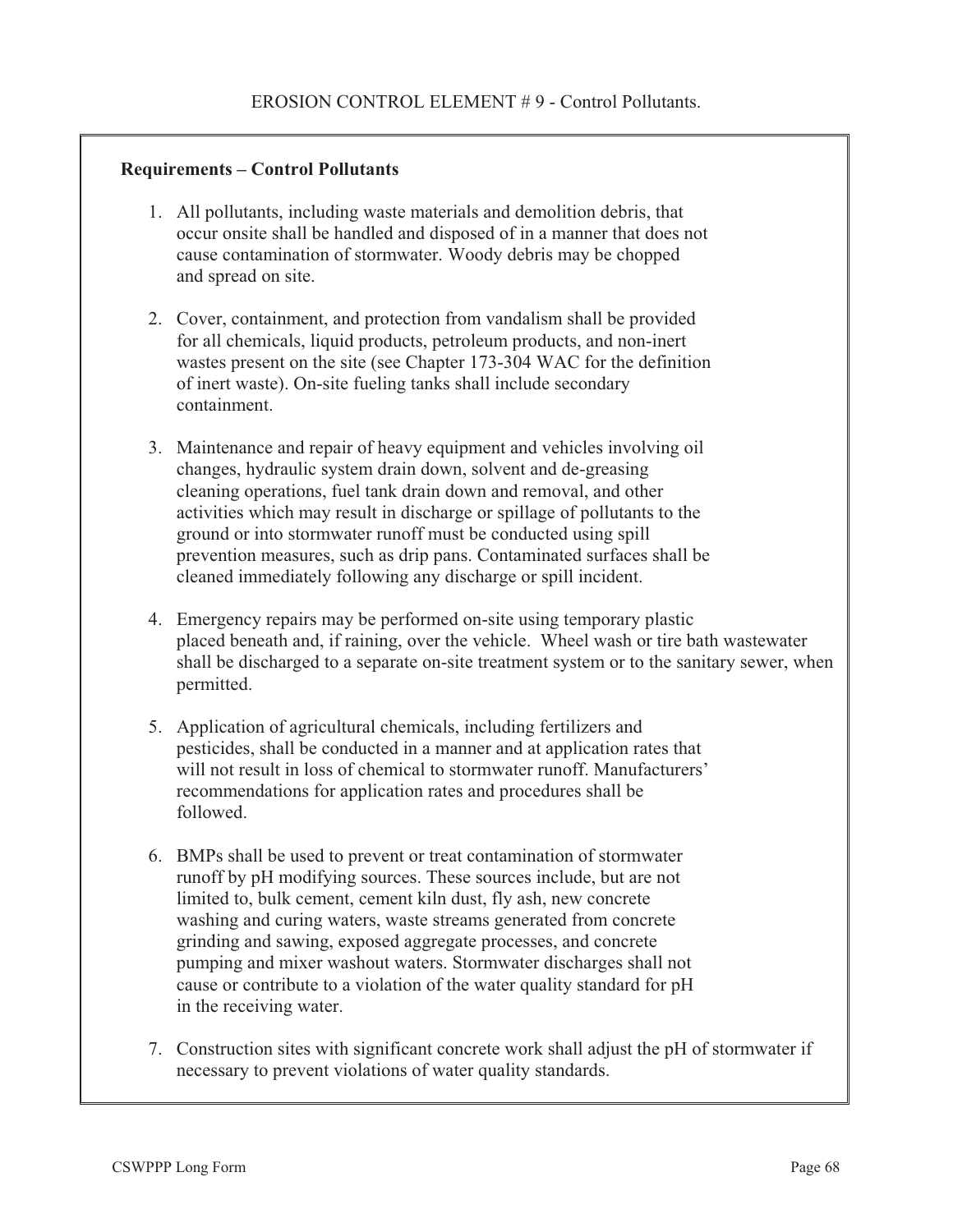Select from the following Best Management Practices, (BMPs), the ones that the Contractor will implement on your site, to meet the erosion control requirements listed above.

- $\Box$  Concrete Handling BMP C151
- $\Box$  Sawcutting and Surfacing Pollution Prevention BMP C152
- $\Box$  Material Delivery, Storage Containment BMP C153
- □ Other
- $\Box$  Not Applicable See explanation below.

*Best Management Practices*: Also see Volume 2, Construction Stormwater Pollution Prevention, of the Department of Ecology Stormwater Management Manual for Western Washington, located at http://www.ecy.wa.gov/pubs/0510030.pdf

#### **Note: The BMPs that the Contractor selects to control the "Control Pollutants" erosion control element of the project need to be shown or added as a note on the TESC plan.**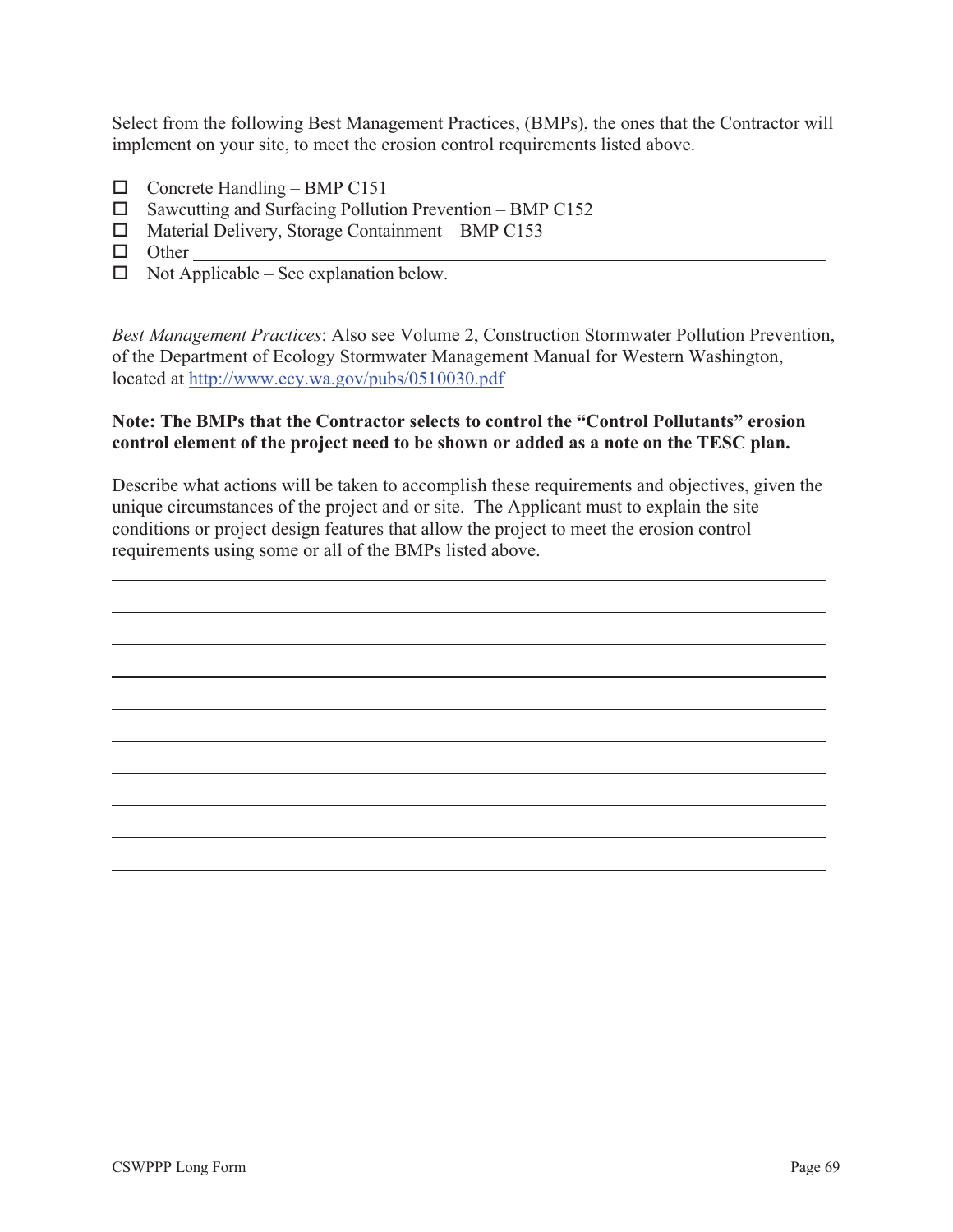### **Requirements – Control De-Watering**

- 1. Foundation, vault, and trench de-watering water, which have similar characteristics to stormwater runoff at the site, shall be discharged into a controlled conveyance system prior to discharge to a sediment trap or sediment pond. Channels must be stabilized, as specified in Element #8.
- 2. Clean, non-turbid de-watering water, such as well-point ground water, can be discharged to systems tributary to waters, as specified in Element #8, provided the de-watering flow does not cause erosion or flooding. These clean waters should not be routed through stormwater sediment ponds. February 2005 Volume II – Construction Stormwater Pollution Prevention 3-13
- 3. Highly turbid or contaminated dewatering water from construction equipment operation, clamshell digging, concrete tremie pour, or work inside a cofferdam, shall be treated separately from stormwater.

**CSWPPP Guidance**: Other disposal options, depending on site constraints, may include:

- 1. Infiltration
- 2. Transport offsite in a vehicle, such as a vacuum flush truck, for legal disposal in a manner that does not pollute surface waters,
- 3. Ecology-approved on-site chemical treatment or other suitable treatment technologies,
- 4. Sanitary sewer discharge with City and King County Wastewater Treatment Division approval.
- 5. Use of a sedimentation bag with outfall to a ditch or swale for small volumes of localized dewatering.

Select from the following Best Management Practices, (BMPs), the ones that the Contractor will implement on your site, to meet the erosion control requirements listed above.

- $\Box$  Level Spreader BMP C206
- $\Box$  Infiltration (Provide details below and on TESC plan below and on the TESC plan.)
- $\square$  Discharge to sanitary sewer (KC METRO and Bellevue Utilities permits required) List permit numbers
- $\Box$  Other
- $\Box$  Not Applicable See explanation below.

*Best Management Practices*: Also see Volume 2, Construction Stormwater Pollution Prevention, of the Ecology Stormwater Management Manual for Western Washington, located at http://www.ecy.wa.gov/pubs/0510030.pdf

**Note: The BMPs that the Contractor selects to control the "Control De-watering" erosion control element of the project need to be shown or added as a note on the TESC plan.**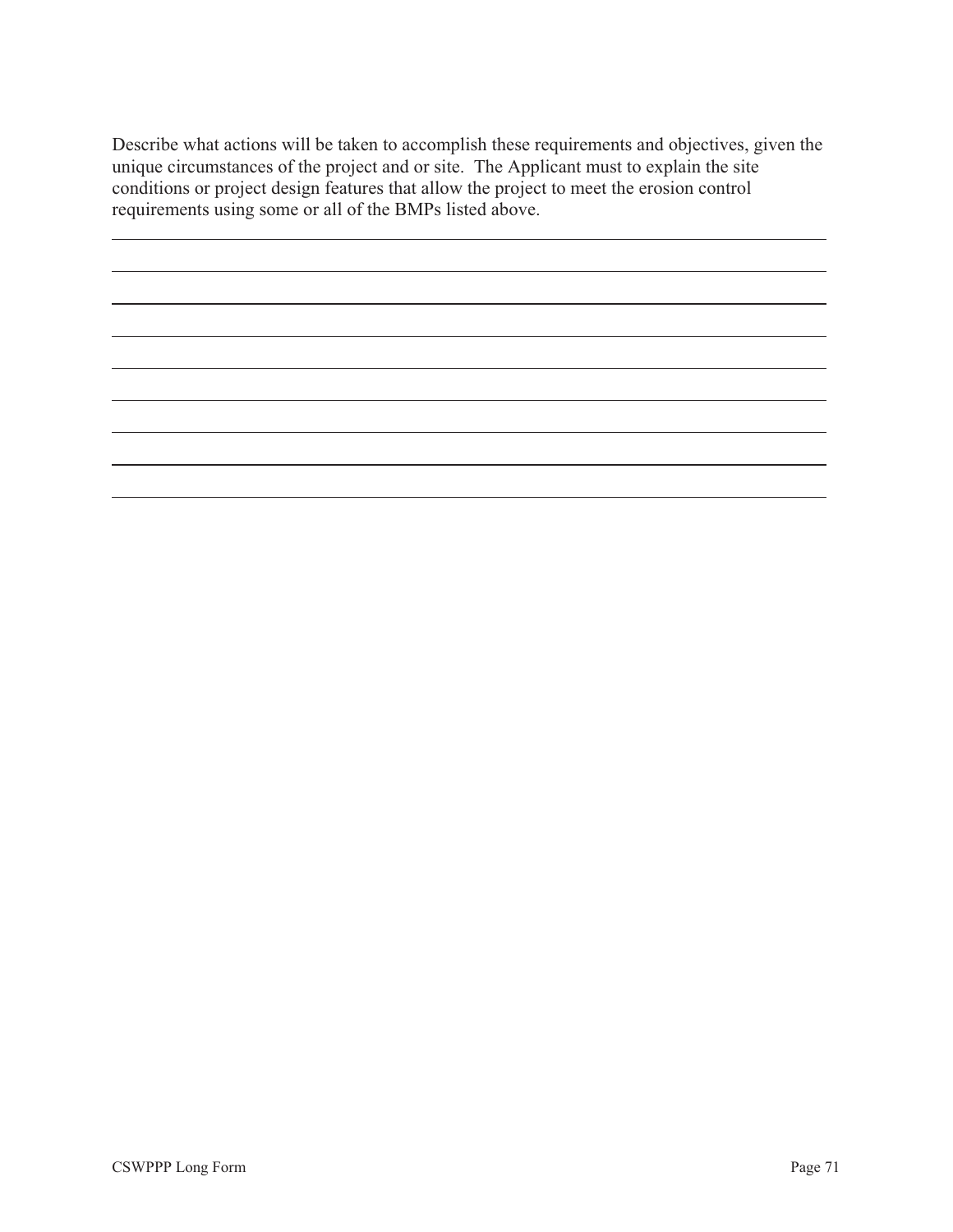#### **Requirements – Maintain BMPs**

- 1. All temporary and permanent erosion and sediment control BMPs shall be maintained and repaired as needed to assure continued performance of their intended function. Maintenance and repair shall be conducted in accordance with the BMP specifications.
- 2. All temporary erosion and sediment control BMPs shall be removed within 30 days after final site stabilization is achieved or after the temporary BMPs are no longer needed.
- 3. Trapped sediment shall be removed or stabilized on site. Disturbed soil resulting from removal of BMPs or vegetation shall be permanently stabilized.

Select from the following Best Management Practices, (BMPs), the ones that the Contractor will implement on your site, to meet the erosion control requirements listed above.

- $\Box$  Maintain and repair in accordance with BMP specifications
- D Other
- $\Box$  Not Applicable See explanation below.

*Best Management Practices*: Also see Volume 2, Construction Stormwater Pollution Prevention, of the Department of Ecology Stormwater Management Manual for Western Washington, located at http://www.ecy.wa.gov/pubs/0510030.pdf

#### **Note: The BMPs that the Contractor selects to control the "Maintain BMPs" erosion control element of the project need to be shown or added as a note on the TESC plan.**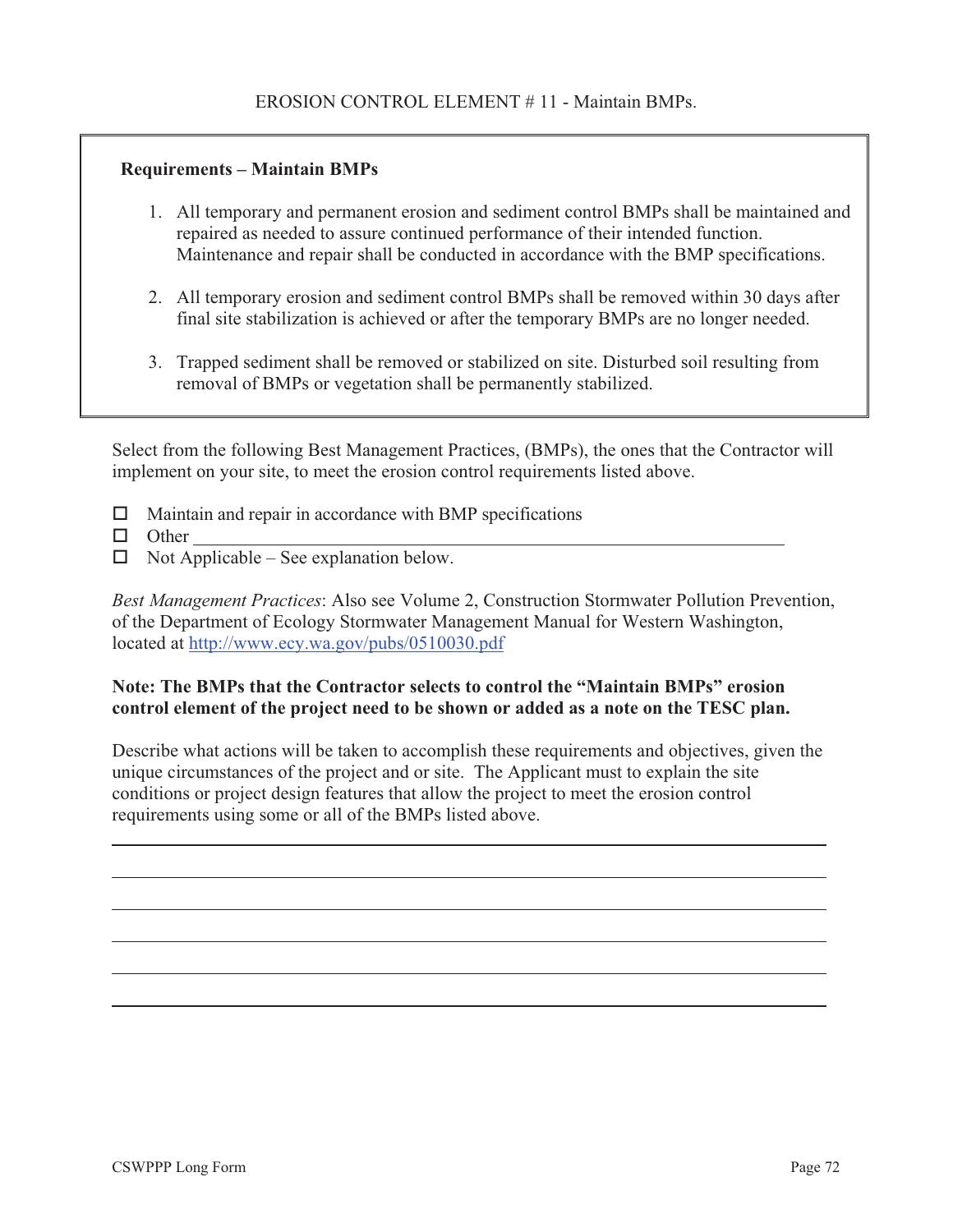#### **Requirements - Phasing of Construction: (If applicable)**

- 1. Development projects shall be phased where feasible in order to prevent soil erosion and, to the maximum extent practicable, the transport of soil from the site during construction.
- 2. Revegetation of exposed areas and maintenance of that vegetation shall be an integral part of the clearing activities for any phase.
- 3. Clearing and grading activities for developments shall be permitted only if conducted pursuant to an approved site development plan (e.g., subdivision approval) that establishes permitted areas of clearing, grading, cutting, and filling.

**CSWPPP Guidance**: When establishing these permitted clearing and grading areas, consideration should be given to minimizing removal of existing trees and minimizing disturbance/compaction of native soils except as needed for building purposes. These permitted clearing and grading areas and any other areas required to preserve critical or sensitive areas, buffers, native growth protection easements, or tree retention areas, shall be delineated on the site/TESC plans and the development site.

#### **Requirements – Seasonal Work Limitations**

4. Seasonal Work Limitations:

**From October 1 through April 30**, clearing, grading, and other soil disturbing activities shall only be permitted if shown to the satisfaction of the local permitting authority that silt-laden runoff will be prevented from leaving the site through a combination of the following:

- 1. Site conditions including existing vegetative coverage, slope, soil type, and proximity to surface waters; and
- 2. Limitations on activities and the extent of disturbed areas; and
- 3. Proposed erosion and sediment control measures.

**CSWPPP Guidance**: Based on the information provided and/or local weather conditions, the City may expand or restrict the seasonal limitation on site disturbance. The City shall take enforcement action - such as a notice of violation, administrative order, penalty, or stop-work order under the following circumstances:  $-$  If, during the course of any construction activity or soil disturbance during the seasonal limitation period, soil leaves the construction site causing a violation of the surface water quality standard; or  $-$  If clearing and grading limits or erosion and sediment control measures shown in the approved TESC plan are not maintained.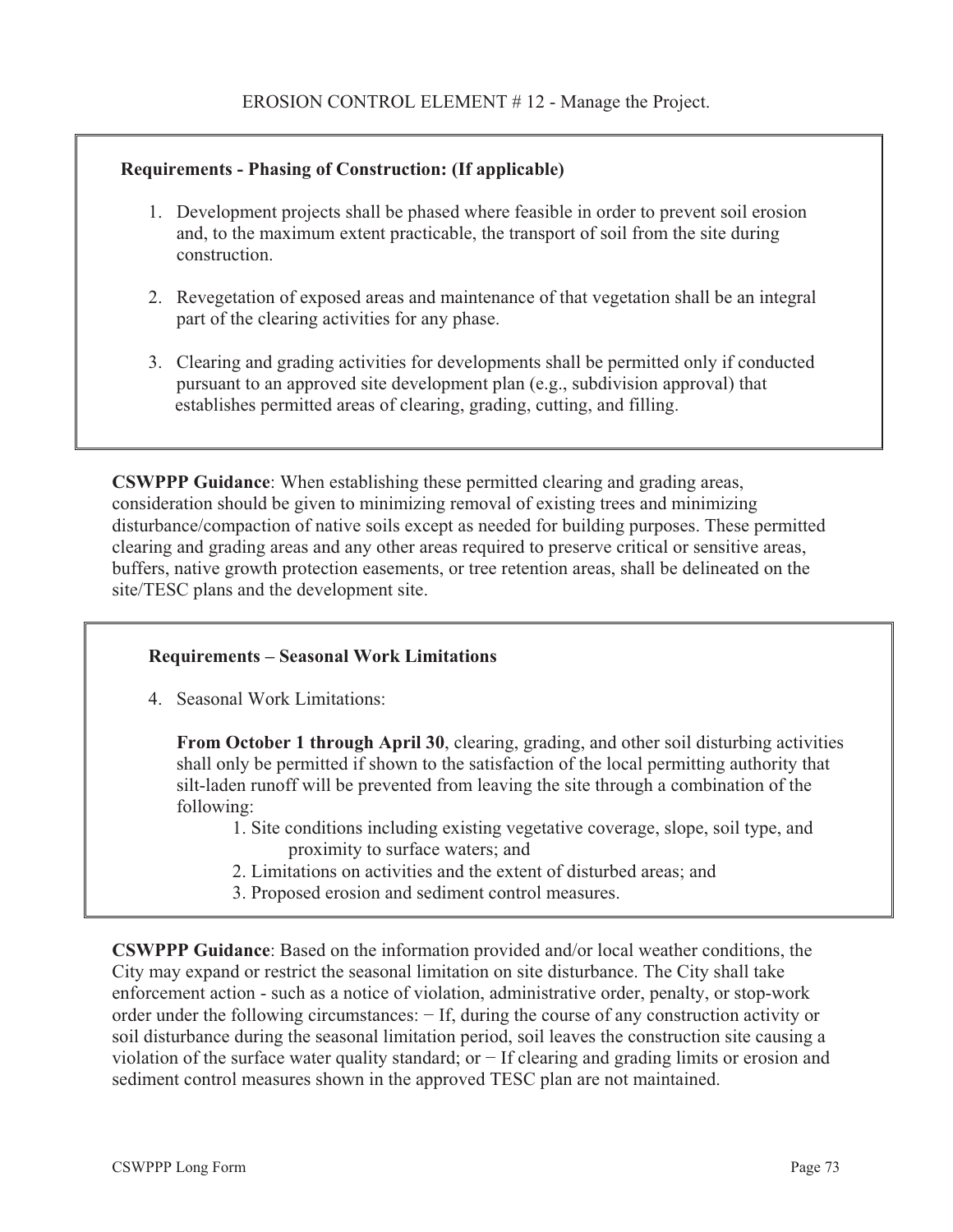The following activities are exempt from the seasonal clearing and grading limitations:

- 1. Routine maintenance and necessary repair of erosion and sediment control BMPs;
- 2. Routine maintenance of public facilities or existing utility structures that do not expose the soil or result in the removal of the vegetative cover to soil; and
- 3. Activities where there is one hundred percent infiltration of surface water runoff within the site in approved and installed erosion and sediment control facilities.

#### **Requirements – Coordination with Utilities and Other Contractors**

5. Coordination with Utilities and Other Contractors: The primary project proponent shall evaluate, with input from utilities and other Contractors, the stormwater management requirements for the entire project, including the utilities, when preparing the CSWPPP.

#### **Requirements – Inspection and Monitoring**

6. Inspection and Monitoring:

All BMPs shall be inspected, maintained, and repaired as needed to assure continued performance of their intended function. Site inspections shall be conducted a person who is knowledgeable in the principles and practices of erosion and sediment control. The person must have the skills to 1) assess the site conditions and construction activities that could impact the quality of stormwater, and 2) assess the effectiveness of erosion and sediment control measures used to control the quality of stormwater discharges.

#### **Requirements – Erosion Control Lead** *Engineer selects one of following paragraphs*

7. An Erosion and Sediment Control Lead shall be identified in the Construction SWPPP and shall be on site or on-call at all times. Whenever inspection and/or monitoring reveals that the BMPs identified in the Construction SWPPP are inadequate, due to the actual discharge of or potential to discharge a significant amount of any pollutant, appropriate BMPs or design changes shall be implemented as soon as possible. Maintaining an Updated Construction SWPPP:

#### **OR**

7. A Certified Erosion and Sediment Control Specialist shall be identified in the Construction SWPPP and shall be on-site or on-call at all times. Certification may be obtained through an approved training program that meets the erosion and sediment control training standards established by Ecology. Whenever inspection and/or monitoring reveals that the BMPs identified in the Construction SWPPP are inadequate, due to the actual discharge of or potential to discharge a significant amount of any pollutant, appropriate BMPs or design changes shall be implemented as soon as possible. Maintaining an Updated Construction SWPPP: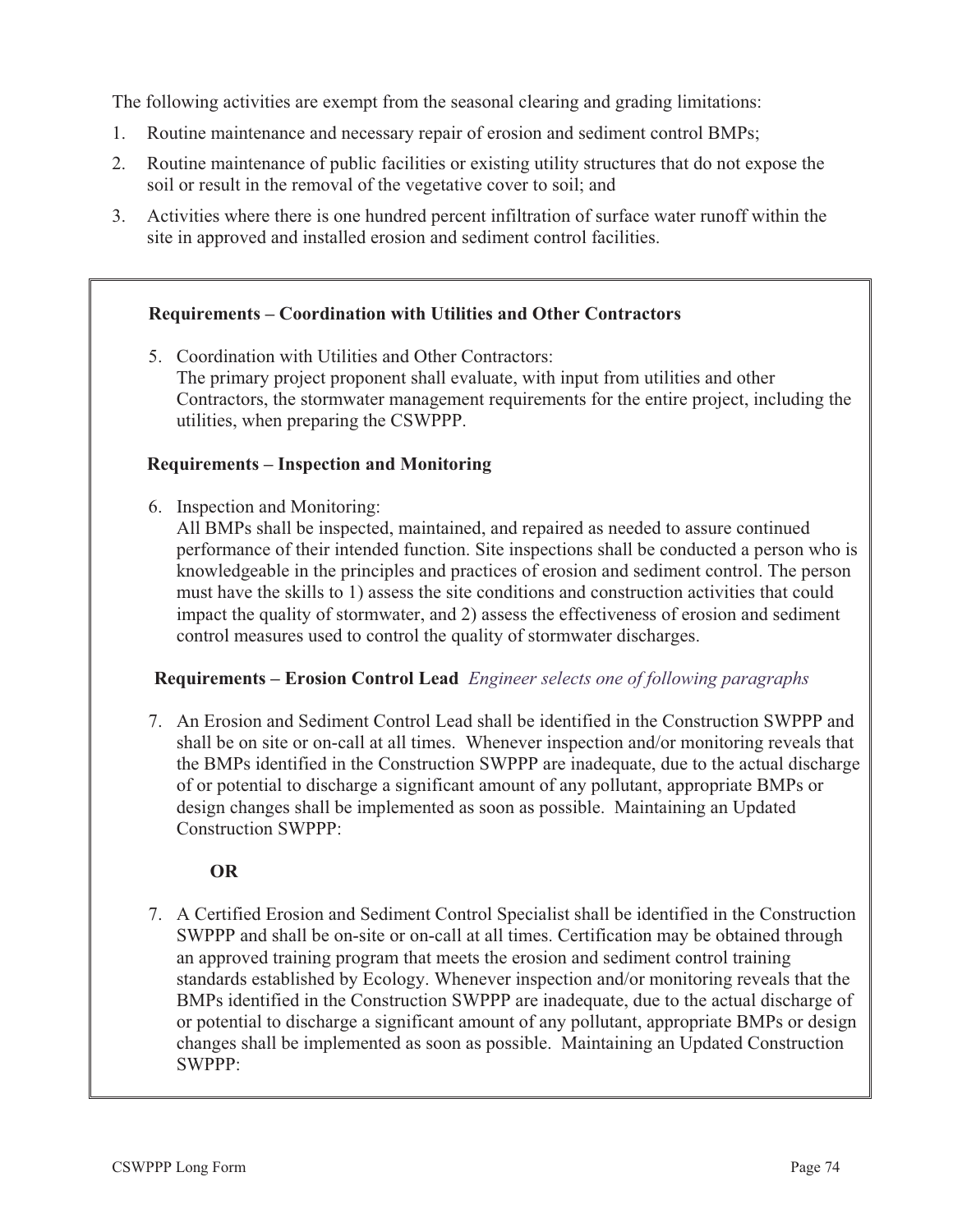#### **Requirements – Retain CSWPPP on-site, Modify as necessary.**

8. The Construction SWPPP shall be retained on-site with the construction drawings. The CSWPPP shall be modified whenever there is a change in the design, construction, operation, or maintenance at the construction site that has, or could have, a significant effect on the discharge of pollutants to surface waters. The CSWPPP shall be modified if, during inspections or investigations conducted

by the owner/operator, or the City or state regulatory authority, it is determined that the SWPPP is ineffective in eliminating or significantly minimizing pollutants in stormwater discharges from the site. The SWPPP shall be modified as necessary to include additional or modified BMPs designed to correct problems identified. Revisions to the SWPPP shall be completed within seven (7) days following the inspection.

Select from the following Best Management Practices, (BMPs), the ones that the Contractor will implement on your site, to meet the erosion control requirements listed above.

 $\Box$  Maintain and repair in accordance with BMP specifications

 $\Box$  Other

*Best Management Practices*: Also see Volume 2, Construction Stormwater Pollution Prevention, of the Department of Ecology Stormwater Management Manual for Western Washington, located at http://www.ecy.wa.gov/pubs/0510030.pdf

#### **Note: The BMPs that the Contractor selects to implement the "Manage the Project" erosion control element of the project need to be shown or added as a note on the TESC plan.**

Describe what actions will be taken to accomplish these requirements and objectives, given the unique circumstances of the project and or site. The Applicant must to explain the site conditions or project design features that allow the project to meet the erosion control requirements using some or all of the BMPs listed above.

Phase construction – describe  $\overline{\phantom{a}}$ 

Limit work to the dry season  $\Box$ 

Inspect and monitor all BMPs

Pollution prevention contact list – attach a list to be posed at job site

Reporting and recordkeeping – Attach inspection forms and other site log forms

Other **Other** 

 $\overline{a}$ 

 $\overline{a}$ 

 $\overline{a}$ 

 $\overline{a}$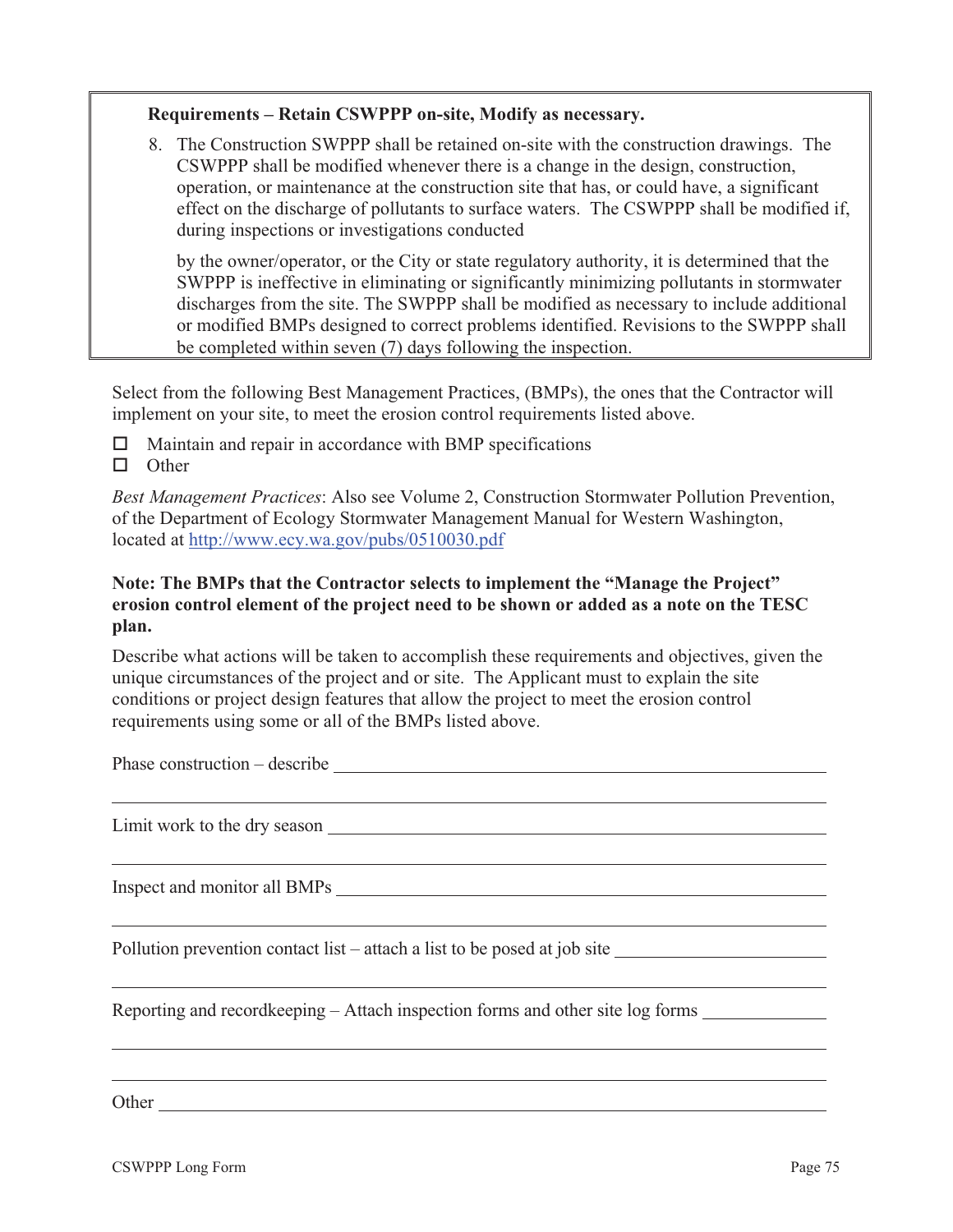# **SECTION TWO: TESC PLANS**

#### **TESC Plans**

#### **1. Vicinity Map**

Prepare a vicinity map or general location with enough detail to identify the location of the construction site and receiving waters within one mile of the site.

#### **2. Site Map**

The site map must show the entire construction site with the following information:

- a. Legal description
- b. North Arrow
- c. Existing Road and Structures
- d. Boundaries of soil types and areas of potential erosion problems
- e. On-site or adjacent surface waters, and other critical areas<br>f. Existing contours and drainage basins and the direction of
- Existing contours and drainage basins and the direction of flow for the different drainage areas
- g. Final and interim grade contours as appropriate, drainage basins, and the direction of stormwater flow during and upon completion of construction
- h. Areas of soil disturbance, including all areas affected by clearing, grading and excavation
- i. Locations were stormwater discharges to surface waters during and upon completion of construction.
- j. Existing unique or valuable vegetation and the vegetation that is to be preserved
- k. Cut and fill slopes indicating top and bottom of slope catch lines
- l. Stockpile, waste storage, and vehicle storage/maintenance areas (Contrator)
- m. Total cut and fill quantities and the method of disposal for excess material (Contractor)

#### **3. Conveyance Systems**

Show temporary and permanent conveyance features either on the site map or on a separate map or drawing. Include the following:

- a. Designate locations for swales, interceptor trenches, or ditches.
- b. Show all temporary and permanent drainage pipes, ditches, or cut-off trenches required for erosion and sediment control.
- c. Provide minimum slope and cover for all temporary pipes or call out pipe inverts.
- d. Show grades, dimensions, and direction of flow in all ditches, swales, culverts and pipes.
- e. Provide details for bypassing off-site runoff around disturbed areas.
- f. Indicate locations and outlets of any dewatering systems.

#### **4. Location of detention BMPs**

Show on the site map, or other map or drawing, the locations of stormwater detention BMPs

#### **5. Erosion and Sediment Control (ESC) BMPs**

Show on the site map, or on a separate map or drawing, all major structural and nonstructural ESC BMPs. Include section views and details as necessary